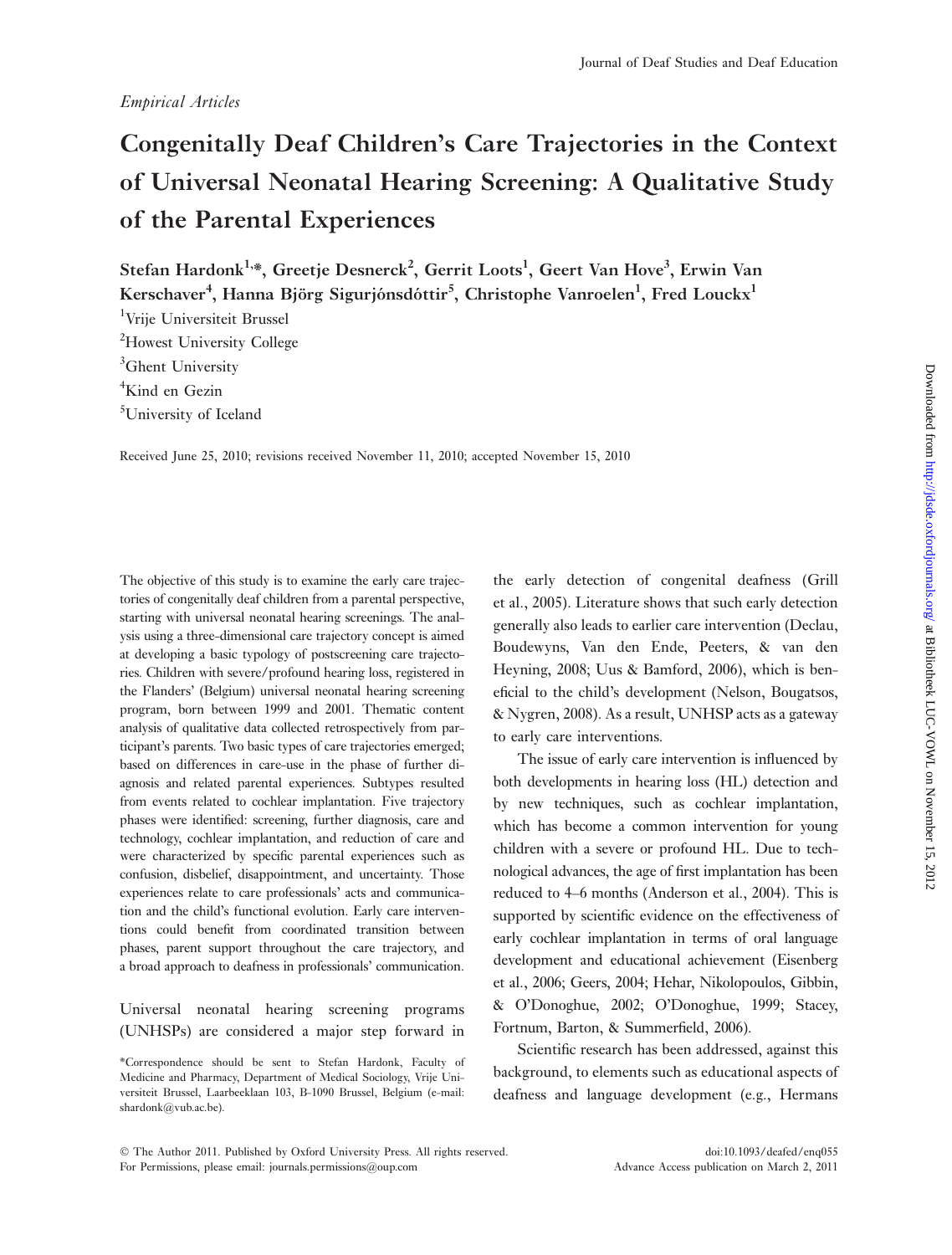et al., 2008; Kluwin, Stinson & Colarossi, 2002; Marschark, Rhoten & Fabich, 2007; Meronen and Ahonen, 2008; Powers, 1999), rehabilitation care (e.g., Brown, Bakar, Rickards, & Griffin, 2006; Fitzpatrick, McCrae, & Schramm, 2006; Fitzpatrick et al., 2007; McCracken, Young, & Tattersall, 2008; McKellin, 1995; Storbeck and Pitmann, 2008), attitudes and perspectives of deaf parents (e.g., Christiansen & Leigh, 2004; Stein, Barnett, & Padden, 2001; The cyberdeaf, 1999), the evaluation of UNHSPs from a parental perspective (e.g., Tattersall & Young, 2005; Young & Andrews, 2001; Young and Tattersall, 2005) and ethical aspects, as evidenced in the articles by Balkany, Hodges, & Goodman (1996), Marschark (1996), Lane & Grodin (1997), and Nunes (2001) which focus on ethical views opposing cochlear implantation. Furthermore, in our previous research, we analyzed decision-making processes regarding hearing assistive technologies (Hardonk et al., 2010a) and multidisciplinary rehabilitation care (Hardonk et al., 2010b). Apart from the specific decisions and events characterizing care trajectories, literature also shows evidence for parental distress and reduced psychological well-being during the early care trajectory (Burger et al., 2005; Spahn, Burger, Löschmann, & Richter, 2004).

Research is often limited to the analysis of specific components of care trajectories, resulting in little being published on these trajectories as a whole. Nevertheless, a care trajectory has been defined as ''a multidimensional sequence of care-related events'' (Strauss, Fagerhaugh, Suczek, & Wiener 1997). The first dimension concerns the type of care that is employed: parents make decisions about the care and assistive technologies that their child is to receive. Scientific literature shows a limited number of studies into the decision-making processes regarding cochlear implantation, which transpires to be the most investigated care-related event. Examples can be found in the studies by Kluwin and Stewart (2000), Incesulu, Vural, and Erkam (2003) and Okubo, Takahashi, and Kai (2008). The second dimension is the evolution of the hearing-loss–related functional limitations of the child. It refers to the child's developmental evolution as a result of care and assistive technologies. These aspects of the child's development can be measured at certain points in the care trajectory, using validated

instruments, or they can be reported after observations by parents and/or health care professionals. The third dimension reflects the parental experiences related to the care trajectory. Provision of care/assistive technologies and the development of the child induce different experiences, perceptions, and emotions. These aspects are a crucial part of the care trajectory as they can shape care-related decisions and influence parenting and parental well-being. Examples of empirical research in which parental distress related to cochlear implantation was analyzed—however independent from the notion of care trajectories—are the investigations by Spahn, Richter, Burger, Löhle, and Wirsching (2003) and by Burger et al. (2005), which show heightened levels of parental psychological distress related to cochlear implantation.

There are several elements that emphasize the need for a comprehensive investigation of the care trajectories of congenitally deaf children. First of all, a better understanding of the characteristics of the care trajectories could support the implementation of a program for early detection and care intervention, as well as practice among health care professionals. Second, generating relevant findings regarding parental experiences, related to early detection and intervention, supports the recognition of the perspective and needs of families, who are confronted with a congenitally deaf child, as an important aspect in professional practice. Third, extending the concept of care trajectories into the field of congenital disability not only offers new perspectives for research in this field, it can also act as a framework to assess priorities for future research.

Flanders, the Flemish speaking region of Belgium, offers an attractive setting for the analysis of deaf children's care trajectories. Primarily, in 1998, Flanders became a pioneer in implementing a Universal Newborn Hearing Screening Program based on automated auditory brainstem response (AABR) assessment (Verhaert, Willems, Van Kerschaver, & Desloovere, 2008). Evidence for the effectiveness of this procedure for testing is found in the systematic literature review by Thompson et al. (2001). In addition, the program has a high ratio of coverage in the target population—that is, the ratio tested versus nontested newborn children in the period 1999–2001 was constantly above 90% (Van Kerschaver & Stappaerts,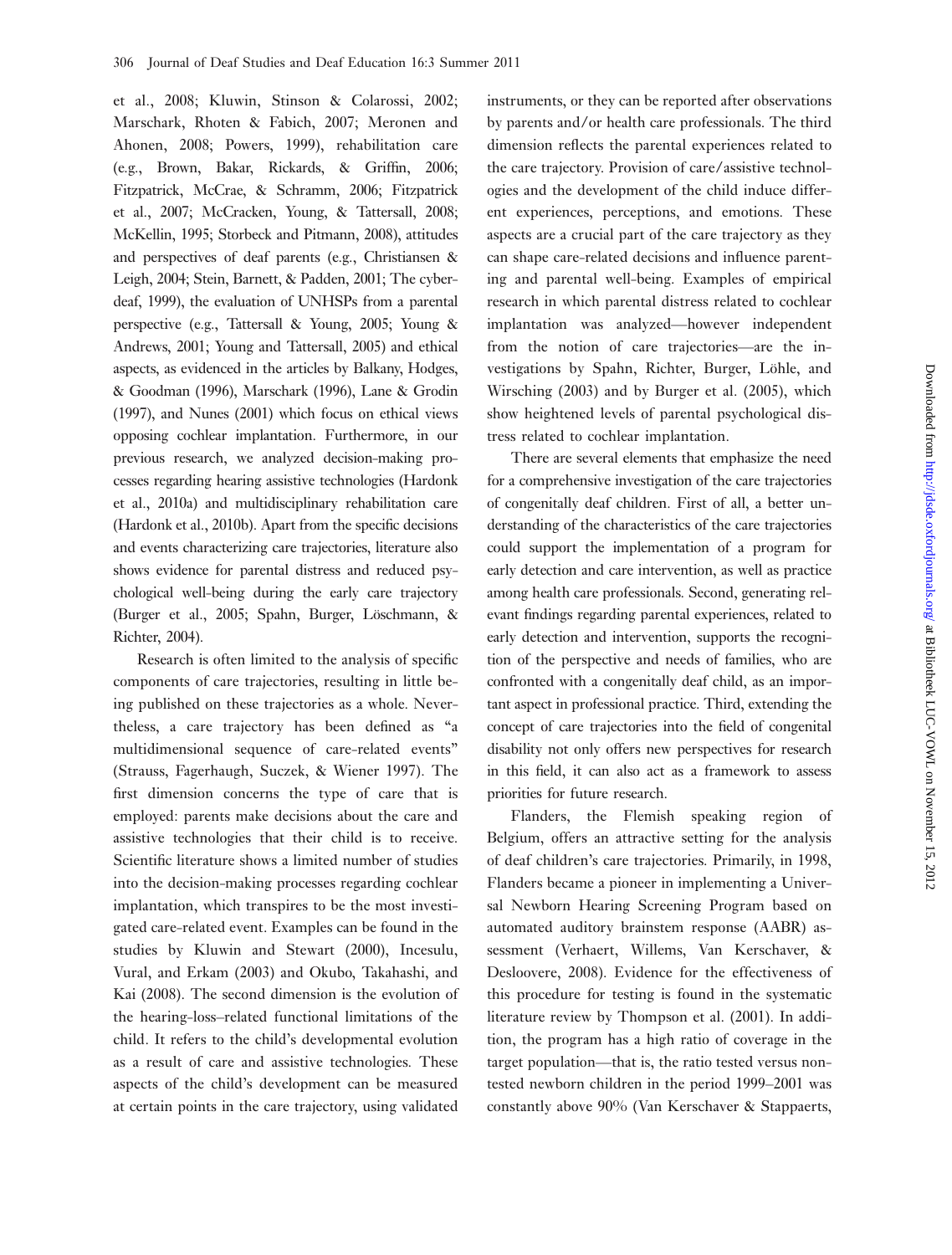2000, 2001, 2003). Second, in Flanders, different services for early care are widely available. Many of them are registered in the UNHSP certification program. Among these services, multidisciplinary rehabilitation centers (MDRCs) and ear-nose-throat (ENT) departments in hospitals are key actors. The MDRCs provide some further diagnosis alongside the multidisciplinary care, administrative support, fitting of traditional hearing aids, and referral for cochlear implantation (Hardonk et al., 2010a). The ENT departments focus on diagnosis, audiological care, and cochlear implantation. Third, from a financial point of view, cochlear implantation is highly accessible because it is fully covered by the Belgian Public Health Insurance. Fourth, as a consequence of the organization of the UNHSP and its collaboration with certified referral centers, early care interventions have become widespread, leading to an increasing number of children with a congenital HL being implanted in the first 12 months after birth (De Raeve, 2005).

#### Aim of the study

The central aim of this study was to examine the parental experiences with regard to their congenitally deaf child's early care trajectory, starting with the universal neonatal hearing screening. Using a parental perspective on the issue, descriptive qualitative analysis was used for the investigation of experiences related to the early care trajectory, which is aimed at developing a basic typology of postscreening care trajectories. Findings from the analysis support professional practice and assessment of priorities for future research.

### Methods

### Study Design and Data Collection

This study used a qualitative design, based on descriptive analysis of interviews with parents of a population of children with a congenital HL and free from additional disabilities, in the Flemish community of Belgium. Two additional inclusion criteria were defined.

First, because social factors and factors related to the care process itself were of primary importance in our study, we were attentive to possible interference by

biomedical elements shaping the care trajectory. Therefore, the research population was selected based on three clearly defined categories of HL: (a) 41–70 dB (moderate HL), (b) 71–90 dB (severe HL), and  $(c)$  >90 dB (profound HL).

Second, a specific age interval was defined as an inclusion criterion. Initially, due to the fact that for data collection, parents were asked to recall past events and experiences, only children age 5 years and over at the time of the interview (thus born before 2001) were included to allow for the analysis of sufficiently long postscreening care trajectories. Later, based on the aim of our study, the upper age limit at the time of interview was set to 7 years, to coincide with the fact that the Flemish UNHSP was first implemented in 1999 (Van Kerschaver, Boudewyns, Stappaerts, Wuyts, & Van de Heyning, 2007). Using trajectory durations of between 5 and 7 years, all fundamental early carerelated events were included in the analysis.

The clinical and sociodemographic information gathered by the UNHSP is the basis of recruitment for our sample. Considering the success rate of the program, the database can account for over 90% of the population of children with a congenital HL in Flanders (Van Kerschaver and Stappaerts, 2000, 2001, 2003; Van Kerschaver et al., 2007).

The population corresponding to the inclusion criteria was relatively small ( $N = 69$ ), due to the low prevalence of congenital HL (approximately 1.4 per 1,000 births (Mehl and Thomson, 2002). Therefore, the whole population was contacted in the first wave of recruitment. To guarantee their privacy, all families were contacted personally by the organization responsible for the UNHSP and the UNHSP database (Kind en Gezin). Upon approval, the researchers were allowed to contact the collaborating families directly. Collaboration with Kind en Gezin was approved by the organization's Scientific Committee, based on the research protocol.

Nonrespondents were contacted again in a second wave of recruitment 3 months later. At that point, intentional sampling (Bunne, 1999) based on the sociodemographic information, available in the database of the UNHSP, was applied in order to allow for a maximum of social diversity in the selected cases (Arber, 2001). This supports the aims of our descriptive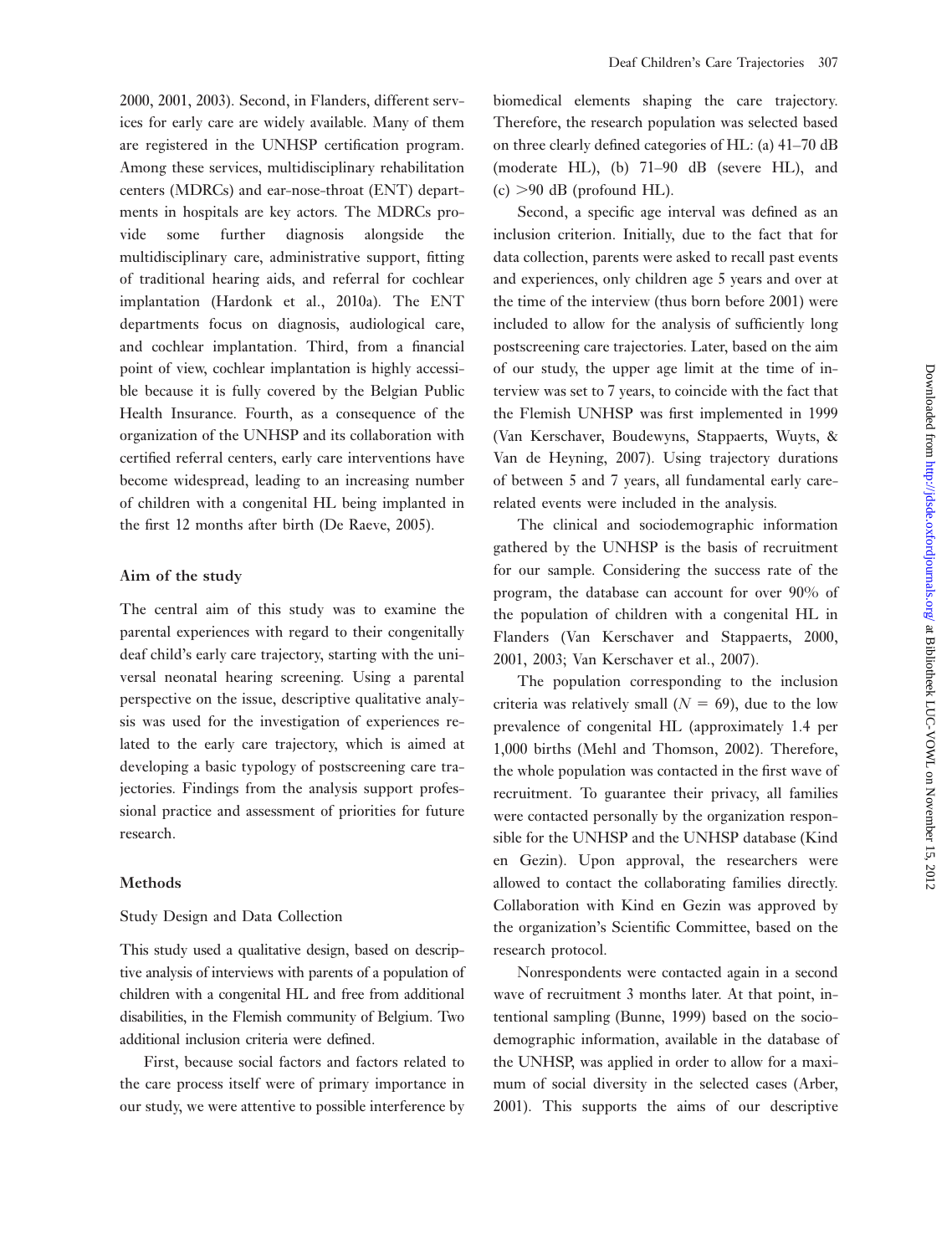analysis. The relevance of the criteria for intentional sampling was assessed through a study of the literature and interviews with experts. The selected criteria of differentiation were "province of residence," "ethnicity," and "poverty". The latter was defined based on six indicators: low household income, low parental educational level, no professional activity, low parental intellectual stimulation of children, poor housing, and poor health of the household members. A household was considered ''poor'' when three or more the conditions were fulfilled (Lammertyn and Luyten, 1990; Hardonk et al., 2010a). In total, 17 cases were studied  $(n = 17)$ . An overview of the characteristics of the research population and the respondents is shown in Table 1.

Two methods were combined in the data collection phase. First, for each of the 17 cases two in-depth semi-structured interviews were conducted, using a check list of relevant topics based on the literature and interviews with several experts. In-depth interviewing is an adequate method for acquiring information about the social world (Miller & Glassner, 2004). Parents were asked to reconstruct events, decisions, and experiences in the care trajectory chronologically, whereas the interviewers asked additional questions from the check list, which included topics on the three care trajectory dimensions (Silverman, 1993). Second, because the care-related events had taken place maximum 5–7 years before the time of the interview, recall bias was an important concern in the design of the study. Therefore, a life-grid method was used in order to minimize recall bias while collecting information on the care trajectory (Berney and Blane, 1997; Blane, 1996). The life grid is a chronological scheme in which the onset and ending of care-related events are represented. Because this study is part of a broader research project, 4 grids were developed for different aspects of life: "care for the child," "child's education," "parents' occupational activities,'' and ''family and the home.'' Every grid counts eight columns, each representing 1 year between birth and the time of interview. Different types of events are noted in rows, such as ''outpatient rehabilitation care" or "care at home," on the "care for the child" grid. Events were then registered in a cell according to the aspect of life, the type of event, and the date it occurred. This scheme was used in facilitating and validating the chronology, dates,

order of events, and general consistency of retrospectively collected information. This leads to a double check on the recalled information, at the time of both the interview and the analysis. Two researchers were present at each interview, one leading the conversation and the other filling out the life-grid and supporting the first interviewer. The interviews were recorded using a digital audio recorder, and the life grid was in full view during the interview. All interviews were transcribed verbatim for detailed analysis of the parental accounts (Silverman, 1993).

The research protocol as described above was approved by the "UZ Brussels" University Hospital Ethical Committee (reference 2006/139).

#### Analysis

The analysis was based on a phenomenological approach (Schwandt, 1998), which enables the researchers to acquire insights into how the parents made sense of their experiences during the early care trajectory. This approach emphasizes the role of the social context and the attribution of meaning by the respondents. It is respectful of the way individuals perceive the reality within a given context and it can show both similarities and differences between experiences of different persons (Silverman, 1993).

After the first round of interviewing, an intersubjectivity check procedure was implemented, based on open coding (Lewins, 2001). This means that a set of codes was used independently by the researchers to label fragments of text containing different elements that were reported by respondents as meaningful factors in the decision process. The set of codes was partially based on our topic list, although new relevant codes were later added when new topics emerged during the open coding process (Fielding, 2001). The life grid was used to support the open coding. Text fragments containing information on more than one topic were given several codes. The open coding process was followed by further discussion on differences between the researchers with regard to the definition and application of codes.

This procedure resulted in a first nonexhaustive set of relevant codes that were used as a check list revealing lacunas in the interviews of the first round. This in turn inspired the topic list of the interviews of the second round. Consequently, a high degree of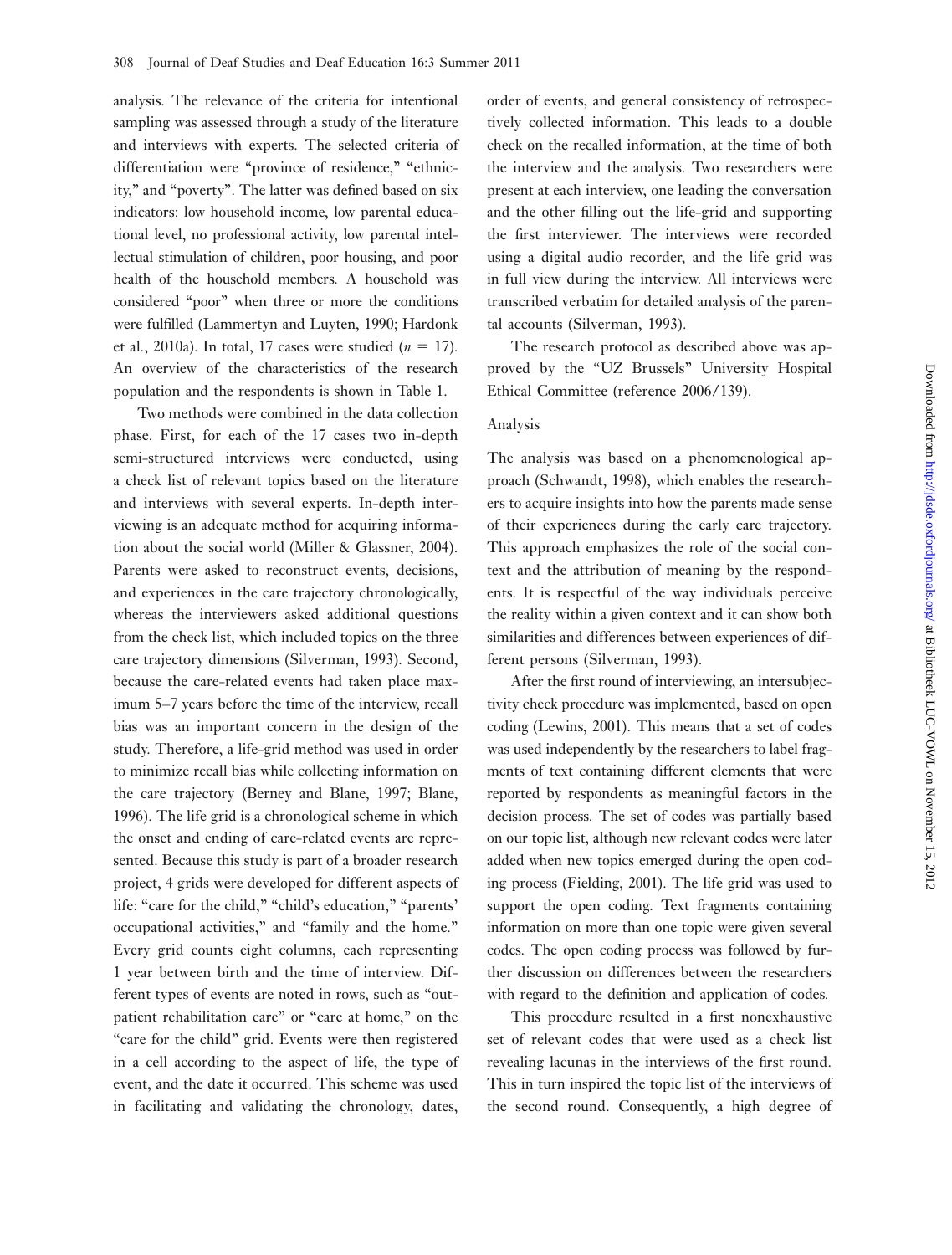| Table 1 |  |  |  | Characteristics of research population and respondents |
|---------|--|--|--|--------------------------------------------------------|
|---------|--|--|--|--------------------------------------------------------|

|                                                                    | $\boldsymbol{N}$ |
|--------------------------------------------------------------------|------------------|
| Families contacted                                                 |                  |
| First announcement                                                 | 69               |
| Reminder                                                           | 23               |
| Respondents (households)                                           |                  |
| After first announcement                                           | 15               |
| After reminder                                                     | $\mathbf{1}$     |
| Parent(s) participating in interview                               |                  |
| Mother                                                             | 10               |
| Father                                                             | $\boldsymbol{0}$ |
| Mother and Father                                                  | 6                |
| Hearing characteristics of parents                                 |                  |
| Moderate to profound hearing loss                                  | $\boldsymbol{0}$ |
| No hearing loss                                                    | 22               |
| Total number of children included in research population           | 17               |
| Included children per family                                       |                  |
| $\mathbf{1}$                                                       | 15               |
| $\overline{c}$                                                     | 1                |
| Gender of child                                                    |                  |
| Male                                                               | 8                |
| Female                                                             | 9                |
| Age of child at time of interview                                  |                  |
| 5                                                                  | 1                |
| 6                                                                  | 9                |
| 7                                                                  | 7                |
| Hearing loss of child                                              |                  |
| Moderate (41-70 dB)                                                | 4                |
| Severe (71-90 dB)                                                  | $\overline{c}$   |
| Profound $(>90$ dB)                                                | 11               |
| Type of hearing aids                                               |                  |
| Bilateral cochlear implants                                        | 6                |
| Unilateral cochlear implant and unilateral traditional hearing aid | 3                |
| Bilateral traditional hearing aids                                 | 8                |
| Poverty                                                            |                  |
| Yes                                                                | 1                |
| $\rm No$                                                           | 16               |
| Province of domicile                                               |                  |
| Antwerpen                                                          | 4                |
| Limburg                                                            | 1                |
| East-Flanders                                                      | 6                |
| West-Flanders                                                      | 2                |
| Flemish-Brabant                                                    | 4                |

saturation with respect to the content could be reached in the second interview wave.

Furthermore, the set of codes that resulted from the open coding procedure led to the construction of a coding tree that was subsequently used to label all interview transcripts. The coding tree was conceived as a logical scheme of codes, representing different topics that were present in the interviews. Different levels in the tree represented the hierarchical structure into main topics and subset topics that can be identified from the content of the transcripts. All first-level codes in the coding tree contained at least one subset of codes, covering different aspects of the higher level codes.

The coding tree was further adapted in the process of coding all transcripts, resulting in several consecutive versions. Substantial input into the adaptation of the tree was given both by researchers and members of the project's interdisciplinary steering committee.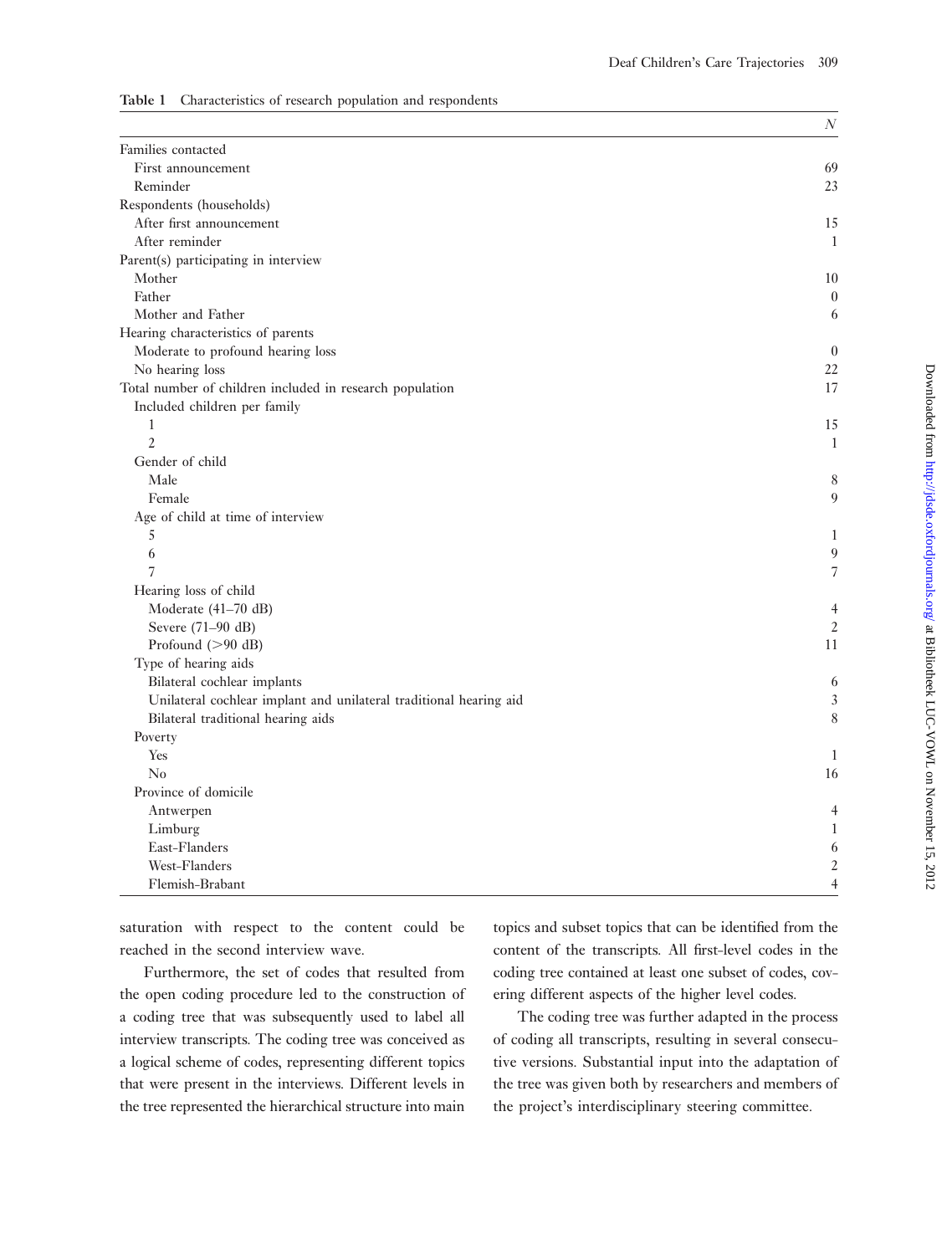

#### Figure 1

Thematic content analysis was conducted starting from a longitudinal perspective on the care trajectories. This method was implemented within the framework of a phenomenological approach of the research issue as it allows for a detailed thematic classification of parental experiences related to specific events. Therefore, coded text queries were made to classify all relevant text fragments for further analysis. In addition, contextual information was collected by adding surrounding parts to the selected, the text fragments resulting from our queries. This information was supported by the information registered in the life grids. All coding was carried out using NVivo7 software.

Consistent with the aim of this article and the components of our qualitative study design, we had explicitly chosen to describe relevant dimensions and phases in care trajectories without suggesting any causal relations other than those reported by parents themselves (Fielding & Thomas, 2001). The parental perception was considered the basis for our descriptive analysis. Consequently, information on the inclusion criteria and the criteria of differentiation applied in our recruitment strategy, were not part of the analysis or the interpretation of our findings, unless the parents reported on causal relationships.

Finally, all information in the text fragments was classified, recoded where necessary and subsequently interpreted into a basic typology of care trajectories, which provides the structure for reporting our results in this article.

# Results

Because our descriptive analysis was aimed at the development of a basic typology of postscreening care trajectories, this typology is presented to support the findings that will be reported in this section.

Figure 1 represents two basic types of care trajectories that follow from our analysis: Type A is based on referral from neonatal hearing screening to an ENT department at a hospital, whereas in Type B, this referral is directed toward an MDRC. Within these basic types, care-use related to cochlear implantation is an optional event in the trajectory. In a number of cases, cochlear implantation was part of the trajectory, and this had no fundamental influence on the dimension of parental experiences in preceding or following events. Consequently, trajectories that include a cochlear implantation event are included as an optional event, leading to a subtype of the main trajectory types, rather than as a different type.

In the next paragraphs, the parental experiences shall be described as they are positioned within different phases with regard to care-related events and the child's functional limitations.

#### Phase 1: Screening

In this first phase of the trajectory, all care-related events are uniquely aimed at acquiring a clear diagnosis. At the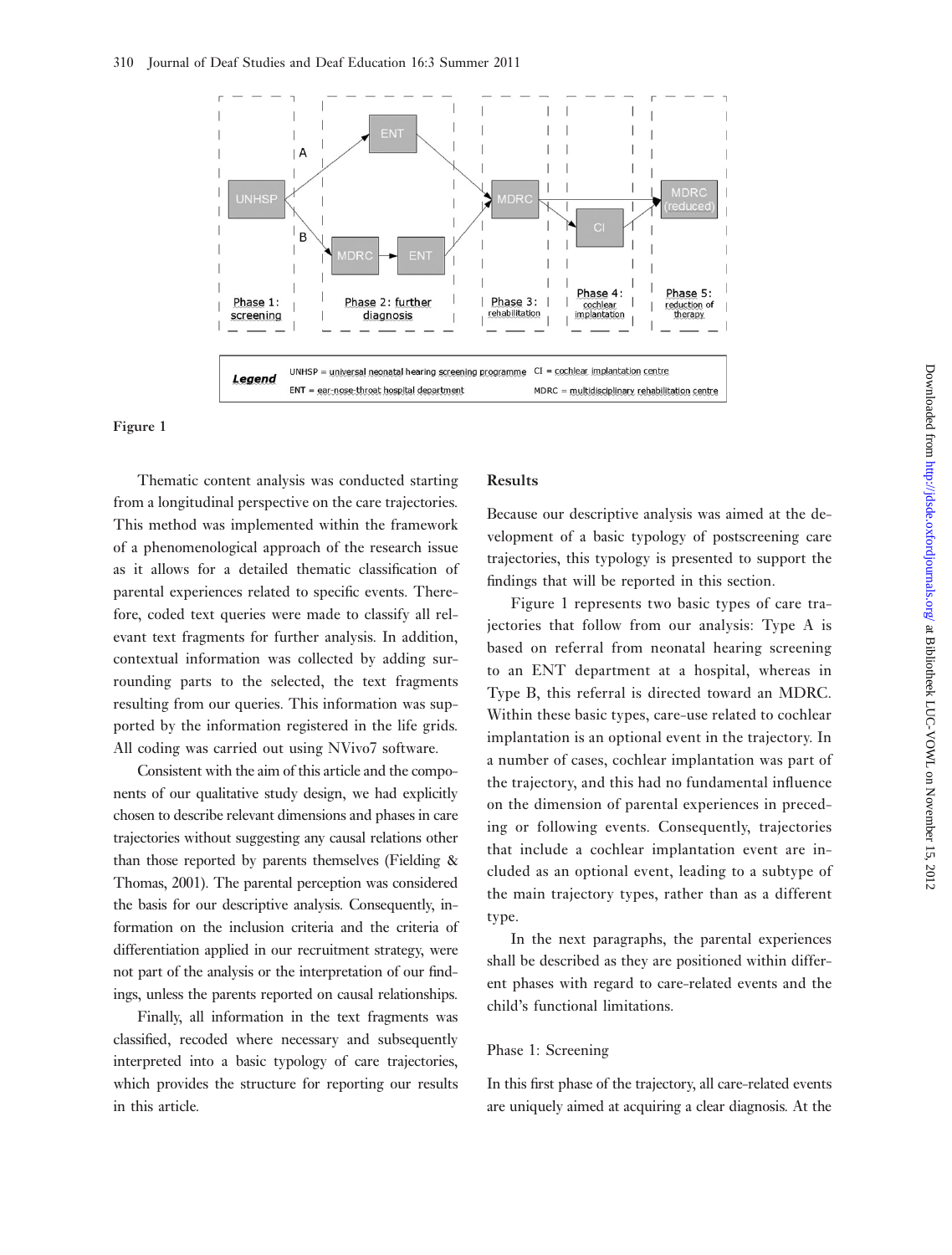onset of this phase, the child's functional limitations, due to the HL, are unknown to both the parents and the screening program nurses. When the AABR assessment returns "refer" as a result, the procedure is repeated at least twice. As far as the parents' experiences are concerned, testing and retesting induced two different emotional responses: confusion and disbelief. This appears to be connected to the communication of the result by the UNHSP nurse. No differences were found between trajectory Type A and B cases as far as the phase of screening is concerned; therefore, this distinction was not be made in this section.

Confusion. Due to the characteristics of the screening method, the UNHSP nurse cannot provide a clear diagnosis to parents. Although the test has a high reliability, a ''refer'' result indicates little more than the necessity of further examination. Moreover, most of the parents shared the experience that the UNHSP nurse interpreted the "refer" result as a "strange result," possibly due to malfunctioning of the testing device. The testing and re-testing procedure is often experienced by parents as unclear and confusing. Jolien's mother reported:

The nurse said, 'Yea, it must be the device.' That was a Tuesday. She went on, 'I'll make a house-call Thursday and then, err, I'll bring another device' Right then, we didn't suspect a problem, I didn't know the ALGO test and no one in our family has a hearing problem; we were innocently ignorant. Then it was Thursday and she came to us with another device, and there it was again "referral". And then; (clears throat) then she calls the ALGO helpdesk and ... so she did the test another three times and then I started to worry because now I was confused, and I wanted to know 'What now?'. The very next day, she was back with yet another device ...

Tinne's mother experienced the testing and retesting procedure in a similar way. The UNHSP nurse's interpretation of test results as a matter of the device malfunctioning, while not mentioning that the test results could also point towards an actual HL, was perceived as unprofessional by this mother:

I went back again the next time, which was a week later. And then it (the device) didn't work, again! Still she (the baby) was peaceful and so on. And then, a week later, she made a home visit and this was the third test already. And again it looked like the device wasn't working properly. During all the testing, she never once mentioned that my daughter could be deaf or have a hearing loss.

The feelings of confusion were also reported by Bram's mother:

Yes. Actually, yes, you ..., you really can't diagnose with an ALGO. It gives an indication, of something, but what ... they just don't know.

Disbelief. The fact that the UNHSP nurses were in many cases unclear about the meaning of a "refer" result, also led to a second type of emotional response: disbelief. In all these cases (which fit into this type of trajectory), the parents had no experience with deafness and they felt that the idea that their child might be deaf was strange and difficult to believe. As Dieter's mother reported:

Yes, and they knew, right away that there was unquestionably he was hard of hearing, that something was wrong, you know. But we couldn't to accept that, we thought, 'It's not true.' I guess our reaction was because of the shock.

Even though the mother reported that it was mainly her husband who rejected the results, she was not only confronted with her husband's refusal, she had, moreover, no means of transportation to follow up after the referral had been made and visit a rehabilitation center. It should be noted that this family lived in poverty and had limited financial means.

The account of Jonas' mother shows her disbelief in connection to the fact that she and her husband were unfamiliar with deafness:

Third time, yes it really took that long, after the third time you begin to ask yourself questions, 'How could this land on us?' and 'It doesn't run in our family, nothing, absolutely nothing'.

The suspicion of an HL often came as a complete surprise because most of the children were otherwise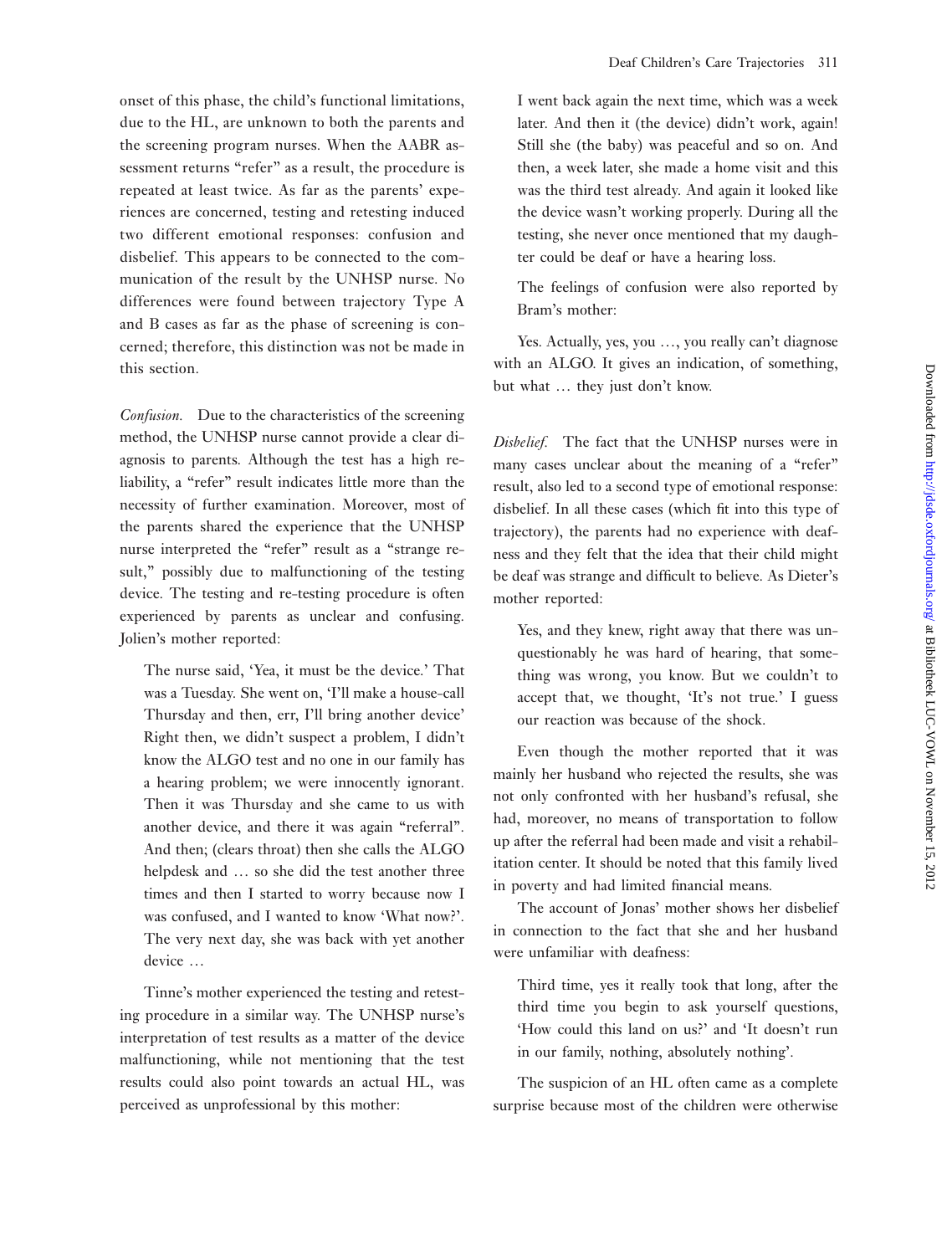medically healthy. It is equally almost impossible for some parents to detect HL without testing as it is almost unthinkable, as in the case of Jolien:

And, I called by husband right away, he was at work, and he came home. We both told the nurse, 'That's impossible, she can hear.

### Phase 2: Further Diagnosis

Trajectory Type A: referral to ENT department. In the first trajectory type, which is very common among the families participating in our study, the child is referred to an ENT department at a hospital after testing by the universal neonatal screening program. This referral is primarily aimed at further diagnosis, using specialized techniques. ENT specialists use extensive testing to develop an audiogram and to acquire a clear view on the degree of the HL. Brainstem Evoked Response Audiometry (BERA) is used in all cases to measure HL at higher frequencies and to obtain information on the functioning of the acoustic nerve. This technique is complemented by other tests. Both the diagnostic actions by medical professionals as well as the communication of the diagnosis lead to feelings of disappointment and uncertainty among the parents.

Disappointment—. The BERA testing procedure is of major importance in the parental experiences. For many parents, the fact that the test involves sedation has a considerable emotional impact. The testing itself acts as a demarcation between the lack of clarity during screening and the confirmation of an HL. The test is presented to parents as reliable and precise and offers the prospect of a clear diagnosis. The parents are, when the diagnosis is presented by the ENT specialist, in many cases disappointed. To be confronted with previously unknown problem their image of a healthy newborn child is shattered. The following quotes from the Bram and Dieters mothers clearly illustrate the parent's feelings:

[Bram's mother] And then it dawned on me, and my world came crashing down on me, and I knew it, this is something very serious.

[Dieter's mother] When we drove home from the hospital for the first time, then it really hit us.

In Jolien's case, the disappointment was connected both to the diagnosis itself and the way it was communicated:

I also did that, uh yes, there I was with a trainee doctor I think, because I was absolutely not satisfied, certainly not satisfied, and then they did the test again and indeed the child is not responding. Uh, and they just told me right out, in my face, yes he will be deaf, and so I'm left to deal with that and for me that process was very upsetting.

Uncertainty- Feelings of uncertainty were reported with regard to three different aspects.

First, the diagnostic procedures themselves were a source of uncertainty. Parents with no experience in deafness were suddenly confronted by tests performed on their newborn child and in some cases this was perceived as disturbing, as illustrated by the case of Lara:

What it was all about, we knew pretty much nothing. And then we were suddenly, taken to a lab. And Lara had to have her feed. And there they put tubes, all sort of electrodes on her head. And that was the ABERA test. But yes, I mean, sorry but you were thrown into it, you know basically nothing. You're told by Child and Family, you need to go to Leuven for some tests, and that's all right. And then they come there with machines and tubes, and band-aids and commotions, and that was actually very intimidating, then.

Second, uncertainty also appeared in some cases between the testing and communicating the diagnosis. This was a result of the fact that the BERA, scan images, and other tests were done by audiologists, whereas the diagnosis, based on the test results, was presented by the ENT specialist. As a consequence, some parents had to wait for a week or more to receive the diagnosis. During this time, these parents felt uncertain about what could be wrong with their child, whether they should be worried or not, and what the future could bring. Bram's mother reported on these experiences:

And, yes there were people who did the BERA test but didn't tell us anything. So when we went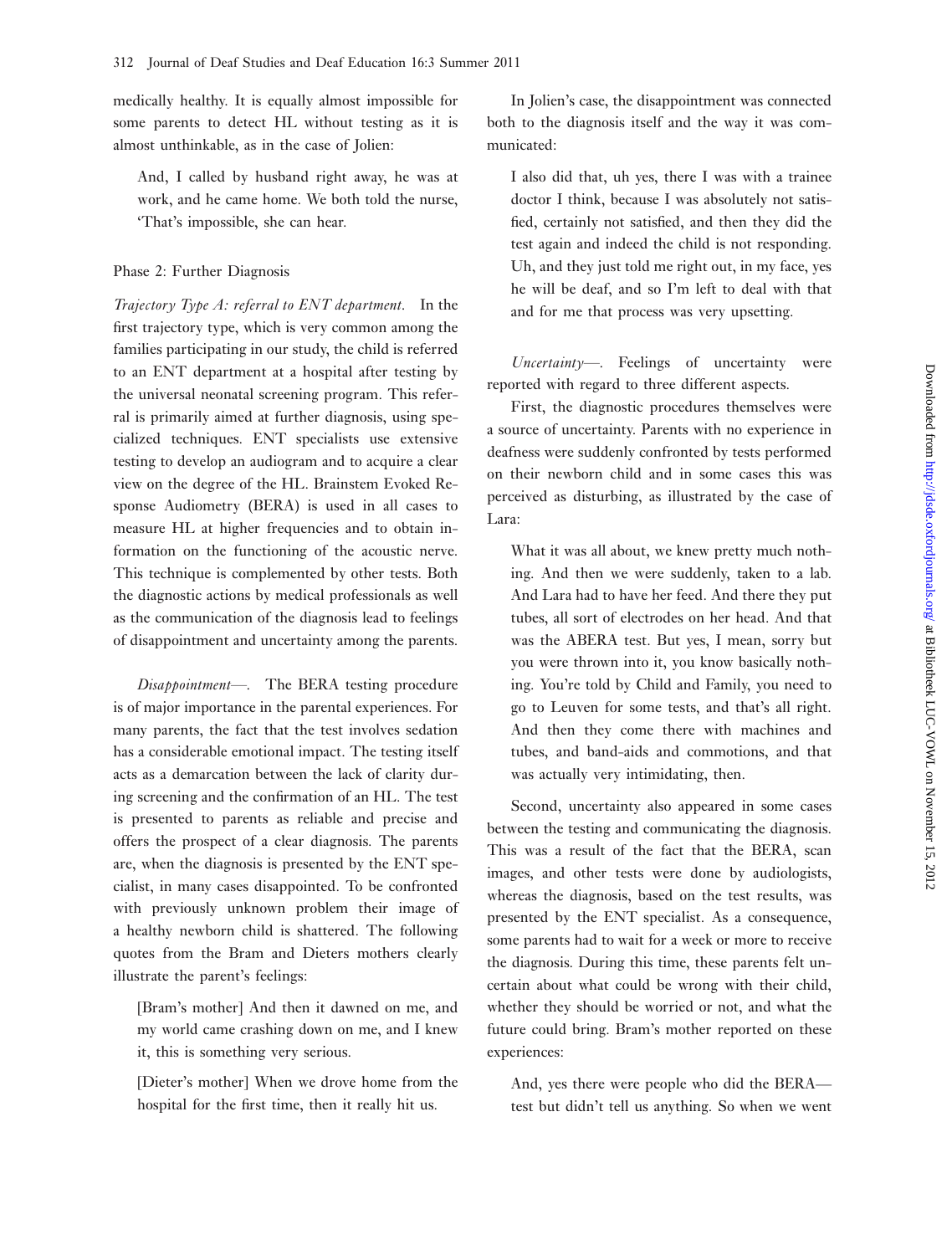home. Then we were left with ... yea we still didn't know anything. Until you were allowed to consult the ... They said nothing immediately after the test. Then we had to go back again. Because I remember asking myself, when we drove home the first time, 'Was is good news or bad news?'

It was only after all diagnostic tests had been complete that she and her husband received a diagnosis:

Only after the MRI-scan, and when all test results, from BERA, were put together did I ask myself, 'Why did we have to have two BERA tests?'. Well it was all so long ago. And yes, you survive it, I mean ...

Third, the diagnosis itself was a source of uncertainty in terms of the child's future care and the development. In the case of Tinne, the mother described this uncertainty:

And then, I tell you, as we came out [of the hospital], he [the doctor] had just told us, 'Your child is deaf ...' we really had to sit down for a moment. 'What did he just say? What was the word he just used? [The centre] What is that? What do they do there?' We really didn't know anything at all.

The parents are confronted with a very new experience. The characteristics and consequences of deafness, the terminology used by health care professionals and the available care are completely unknown to them. The cases of Jonas and Jolien provide examples of how difficult it is for parents to assess the consequences of HL:

[Jonas' mother] What you are going along with, I mean. You know practically nothing, they've tested him, and he's at 110 dB. You know that's nothing, beyond the vibration, but ... You don't realize.

[Jolien's mother] "And they didn't tell us, now that is seems that your daughter is deaf, that there is always something, hey, like a cochlear implant. They just left us, until the following Tuesday, thinking 'Yes, this will be a child condemned to a lifetime of using sign language.' And, and  $\ldots$ "

Kasper's mother stated that the meaning of the terminology used by the doctor was unclear:

And then they had found out that he did not have [Organ of Corti] hairs... hair cells or something like that. They explained it to us in detail, but for us the language was difficult to understand.

Additionally, testing of other aspects, which could be related to HL, lead to uncertainty, as Lara's mother recalls:

Then we had to go and see an eye doctor. We had to go to the doctor to do with hereditariness. And he, the eye doctor, I remember it very well, asked us, 'What have you come here for?' So we said: 'We have to because we have an appointment, we have to come here for an eye test for our child'. Yes, but why. Yes, because she apparently can't hear very well.

Feelings of lack of support—. The feelings of disappointment and uncertainty lead the Karlien's mother to suggest a type of support that she felt was missing:

Well, the local support, really, from the moment that they told us there should have been some sort of in-between step, somewhere that you could turn to for some support.

Trajectory Type B: referral to multidisciplinary rehabilitation care services. This type of support appeared to be present in cases of children who followed a second type of care trajectory, in which they were referred from neonatal hearing screening to an MDRC. In centers equipped for the BERA, the assessment was done shortly after referral and parents were informed about the meaning of the screening results and further diagnosis. As in the case of Elise:

On Tuesday we were referred to the rehabilitation centre, and next Friday the BERA assessment was done.

Not only was the time between referral and further diagnosis very short, the parents also reported extensive support from the multidisciplinary team, as reported by Elise's mother: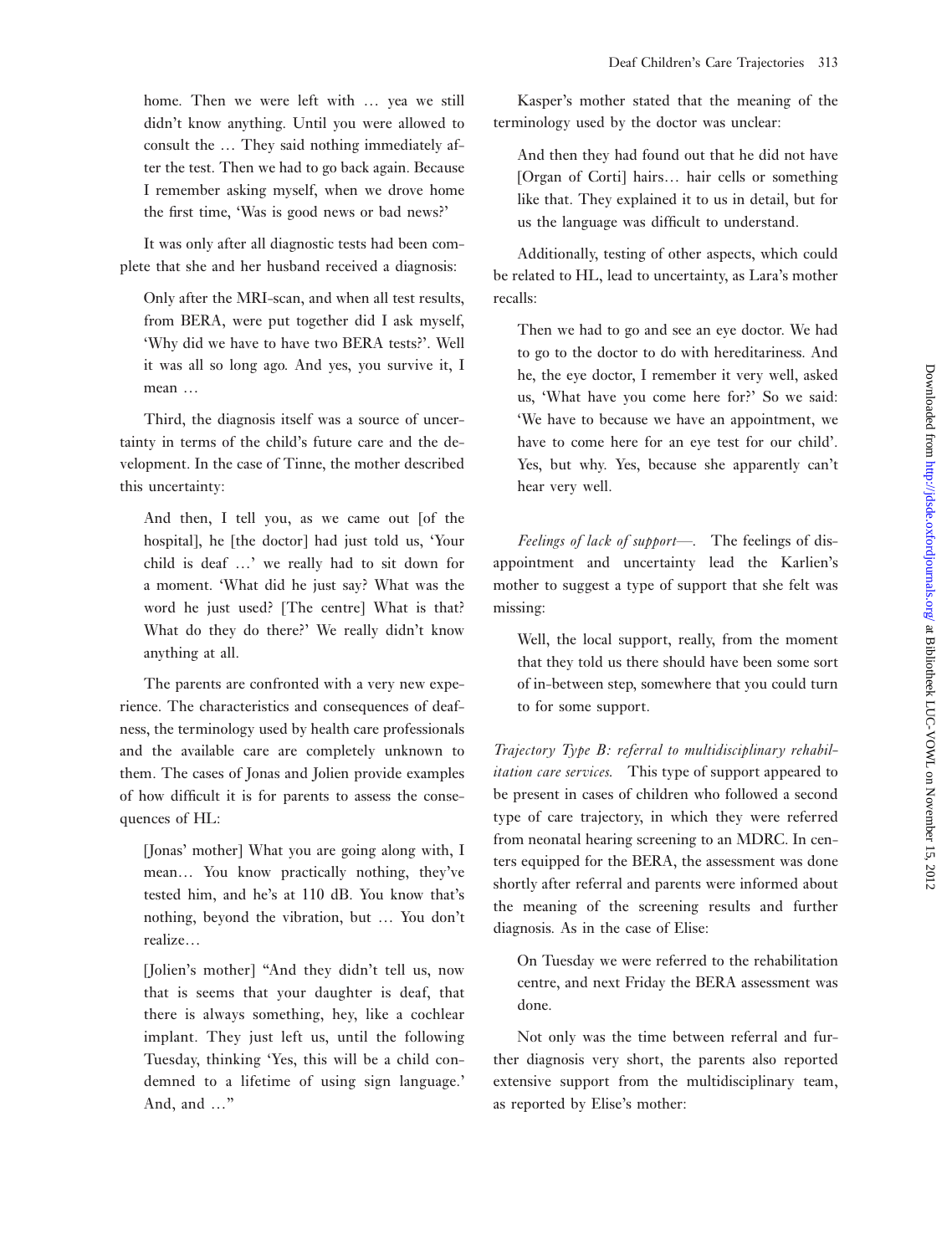We felt that the people there were concerned about us, there were psychologists present at that moment, and they were very kind and considerate, yes, we really received very good support.

However, in some cases, the MDRC was not equipped for BERA and therefore referred the parents to an ENT department at a hospital. In a few cases, this lead to a longer period between referral and BERA assessment. This was reported by Gella's parents:

We went to the centre and they told us that he needed a BER assessment, so they made an appointment at the hospital, but we had to wait one and a half months. So we said, 'One and a half months, do we have to wait that long?'.

Furthermore, these parents did not experience close and extensive support during further diagnosis (Gella's parents):

At the rehabilitation centre, they simply told us straight out 'She's deaf' and that we had to get a BERA assessment. Just like that. They didn't give any information. When we left we thought 'Our baby's deaf', but we knew nothing beyond the fact. We knew nothing about implants; we didn't even know anything about hearing aids.

Sien's parents were also referred to a rehabilitation center without equipment for a BERA assessment, so they were sent to a hospital, which lead to a similar experience of inadequate support. These parents responded by resisting the sedation necessary for the testing procedure:

And then the answer came, 'look, what can you do, you can go to the hospital, and there they'll do a BERA test and that's done under sedation. I said, 'I'm not letting you sedate a baby of five-six weeks just for that. (Said emphatically) But they thought so, so they can test during the time she sleeps. Still, we had to go to the hospital. When we eventually got to the hospital, I had said to the man who took the intake test, 'I want to try, but you're not anesthetizing her, I'm sorry but you're not anesthetizing her and certainly not just for an investigation.' and certainly such a small child, my, my, my.

Subsequently, the test results were ruled invalid and were of little value to the care professionals at the rehabilitation center because no conclusions could be drawn. The parents were advised to observe their child intensively and report anomalies in the behavior and development of their child:

Back at the rehabilitation centre they said that because the BERA assessment failed it was impossible for them to continue their work. They said: 'If you really don't want to put her under sedation, observe her and look closely at her reactions. Whether she responds to you or not, if she starts 'blah, blah, blah ...' and if she starts babbling, then that is a good sign'.

The parents followed this advice, and two years later they found out that their child's oral language development was slow, leading to a diagnosis of HL. This led the parents to blame the multidisciplinary team for not supporting them more intensively:

They should have pushed us more, at least I think so, they should have insisted 'Look, narcosis or not, you have no choice, it must happen ....' Maybe they were too easy going. Maybe they gave us too much room... the choice ... I don't know.

We cannot conclude from these experiences that the absence of equipment for further testing at the rehabilitation center always results in a lack of support and even delay in further diagnosis because in other cases, a referral, from the rehabilitation center to an ENTdepartment and back, was well supported by the rehabilitation professionals. Jelle's mother reported this:

I have to say that we received a lot of information on the next steps and options. They really supported us very well and explained everything.

With respect to the feelings of disappointment and uncertainty, related to further diagnosis, we did not find different experiences among the families who were referred to a service for multidisciplinary rehabilitation care.

Phase 3: Initiation of Rehabilitation Care and Use of Assistive Technology

In both trajectory types, diagnostic activities were followed by referral to a center offering multidisciplinary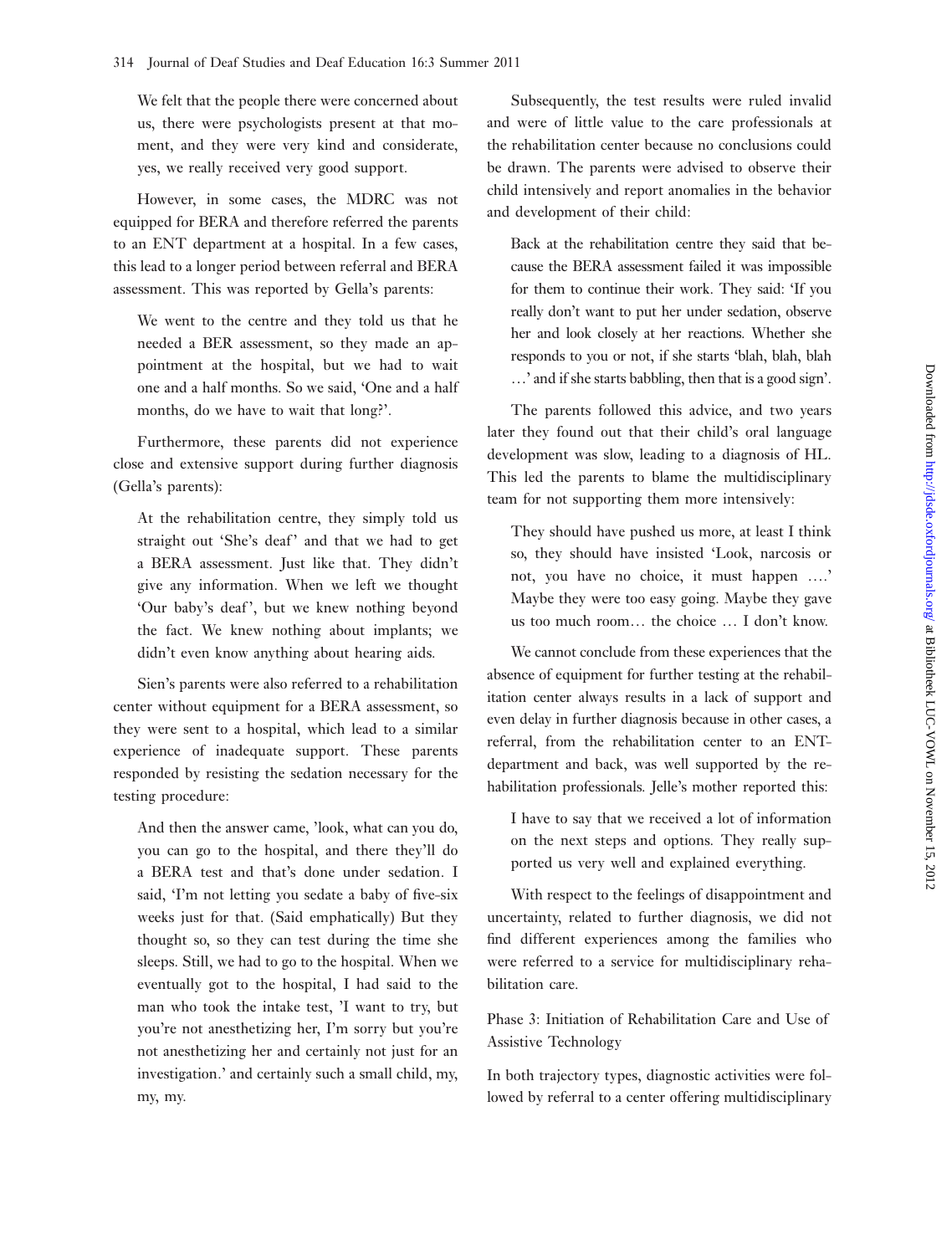rehabilitation care—in the second trajectory type, this meant "returning to the rehabilitation center." The multidisciplinary rehabilitation team provides audiological care, speech/language therapy and physiotherapy, which is aimed at optimizing the child's functional development. As we shall demonstrate, rehabilitation care is primarily focused on the acquisition of oral language. In addition, support is also provided by social workers and psychologists. The parents arrive at the rehabilitation center after the diagnostic phase, which induced many emotional responses. However, the onset of rehabilitation care introduces a new phase in the care trajectory, in which three major aspects were found: Advice regarding development and care, parent support, and stability.

Advice regarding development and care. The uncertainty that resulted from the diagnosis was in all cases, addressed by care professionals from different disciplines at the rehabilitation center. Audiologists, speech/language therapists, and physiotherapists focused on providing the parents with advice on audiological management and parent-child interaction. Advice on audiological management includes explanation of language development and the consequences of hearing loss, the importance of sound stimuli for the development of hearing and oral language, the importance of traditional hearing aids in offering these stimuli, and the care by speech/language therapists. As reported by Bram's and Wouter's mother:

[Bram's mother] They told us in general about the audiometry, about how he'd start babbling, and about the speech/language therapy. They told us things like how important the baby-babbling was.

[Wouter's mother] We didn't have a problem, because all aspects of care and hearing loss were explained at the centre.

Dieter's mother reported on how the advice regarding the use of hearing aids made her feel responsible:

It was all new to me and a bit of a shock too. They said that it was enough if I managed to make him wear the hearing aids a few hours every day. They said that the child needs some time to get used to this. So I put on the hearing aids from the moment he woke up until he went to bed again, and they (care professionals) told me that I was doing a good job. That it went so well.

Jolien's and Wouter's mother reported a strong focus on the importance of sound stimuli in the professional advice:

[Jolien's mother] The only thing they kept saying was that we had to make sure that we offered as much sound to her as possible, preferably different kinds of sounds, and that we spend a lot of time with her.

[Wouter's mother] Well really, a child, a baby with hearing aids, is that really necessary? I've thought a lot about this, but at the centre they really convince you 200 percent. Because the child has to learn to speak, he has to ... And if we would wait two or three years, then he won't be able to speak, he'll keep burbling .... They kept arguing that I should make Wouter wear the hearing aids all day, except when he went to sleep ...

In the account of Jonas', Wouter's and Kasper's mothers, the multidisciplinary team was constantly willing and able to answer questions regarding the child's care:

[Jonas' mother] The audiologists, speech/language therapists, psychologists, all of them, were great, whatever question we had, and we always received a complete explanation .... And they knew what they were talking about. That reduced the stress significantly.

[Wouter's mother] There was a time when I wrote down all my questions, things I had to ask and things I had to say .... And they were there for us, they helped us constantly. Whenever we had a problem, we could just pick up the phone .

[Kasper's mother] They explained lots of carerelated things, even though they sometimes used medical terminology. But anyway, we always received sufficient information. Actually, we had weekly meetings with the team that was responsible for Kasper's therapy.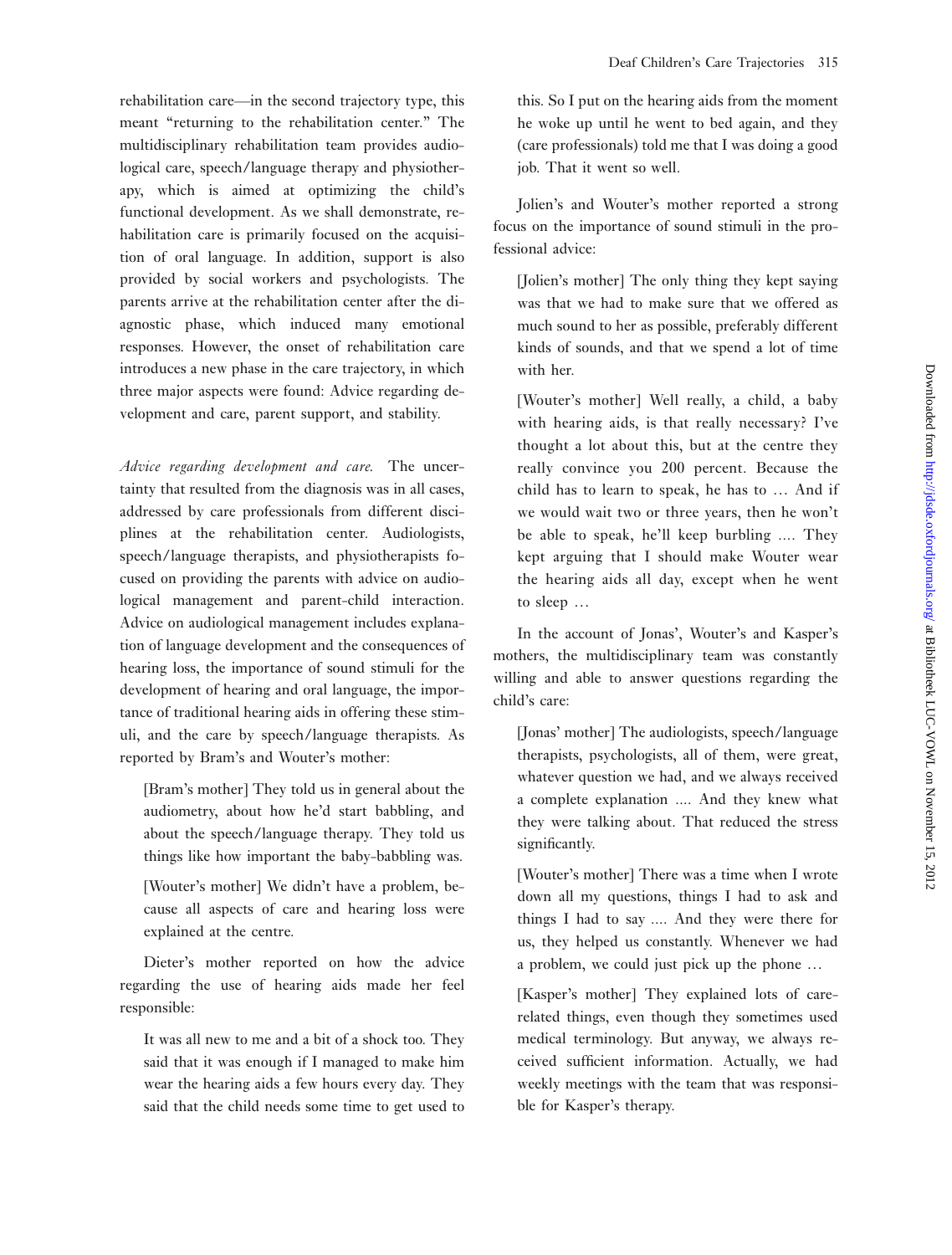The approach by the multidisciplinary team was in many cases experienced by the parents as "reassuring," after the uncertainty caused by the diagnosis. Lara's mother and Tinne's mother described this feeling:

[Lara's mother] Now we knew what was going on, what we could do about it, how we should do it, yes, that is how we felt.

[Tinne's mother] The center explained everything to us. Even so someone from the centre came here personally to provide all information on her hearing and how these things work. So then I knew how it all ... what was in store for me, what we could expect, which steps we would take .

Parent support. In most cases, the multidisciplinary team at the rehabilitation center provided support to both the child and the parents. As was reported in Dieter's and Jonas' case:

[Dieter's mother] Whenever I have questions .... After a while, you really develop a relationship with the care professionals .... I just call them when necessary ...

[Jonas' mother] From the beginning we could contact the psychologist, and that was a solution, which was good, because sometimes you really need that.

Support for the parents, who were confronted with a diagnosis of hearing loss, appears to be valued by the respondents, who furthermore stress the importance of not only social and psychological but also administrative support. Lara's mother and Tinne's mother stated:

[Lara's mother] They really supported us .... Through conversations and also ... how should I say, social and legal matters, paperwork, everything actually.

[Tinne's mother] They also offered social support. And the people from the social department also took care of all the paperwork. Whenever I said, "Gosh, what the heck is that all about?' I could always just call them.

Only in two cases—Kobe and Bram—was it reported that the parents received little or no support.

[Kobe's mother] Well, it was purely technical; they focused on getting Kobe's audiogram. It was purely and solely for the child.

[Bram's mother] There was a lot of attention to the way we cared for our child, but for us .... At the time we didn't realize it was important. All conversations were about our son and everything that related to what was happening to him.

Stability. The third aspect that was identified— "stability"—is best described as attainment of equilibrium in care-use. After initial meetings, refinement of the diagnosis and the provision of information on development and care, the multidisciplinary therapy is provided with a fixed frequency and recurring evaluations. In most cases, the parents quickly adapt to this new situation of frequent care-use. However, for some parents, the necessity of some aspects of care was not clear in the beginning, as reported in the case of Wouter:

I gave up my Saturday mornings to Wouter. I told them that I didn't want to come for a bit of gymnastics, but they said that was not for me to decide, this is included in the multidisciplinary carepackage, so it's part of the deal.

Other parents needed some time to go through all the information and the emotions, as in Karlien's and Jonas' case:

[Karlien's mother] Well, the support we received .... It's a lot of information, we had to go through a lot of stuff, and we received lots of it .... But from then on, we really knew something, which meant a lot to us. So we could move on, find some peace of mind.

[Jonas' mother] We received good support at the rehabilitation centre. But the people there, that's where it stopped. They couldn't do more. They couldn't tell us that it would be alright in the end and things like that. But .

The timing of the parents reaching equilibrium in their experiences of their child's care use was closely connected to the evolution of the child's functional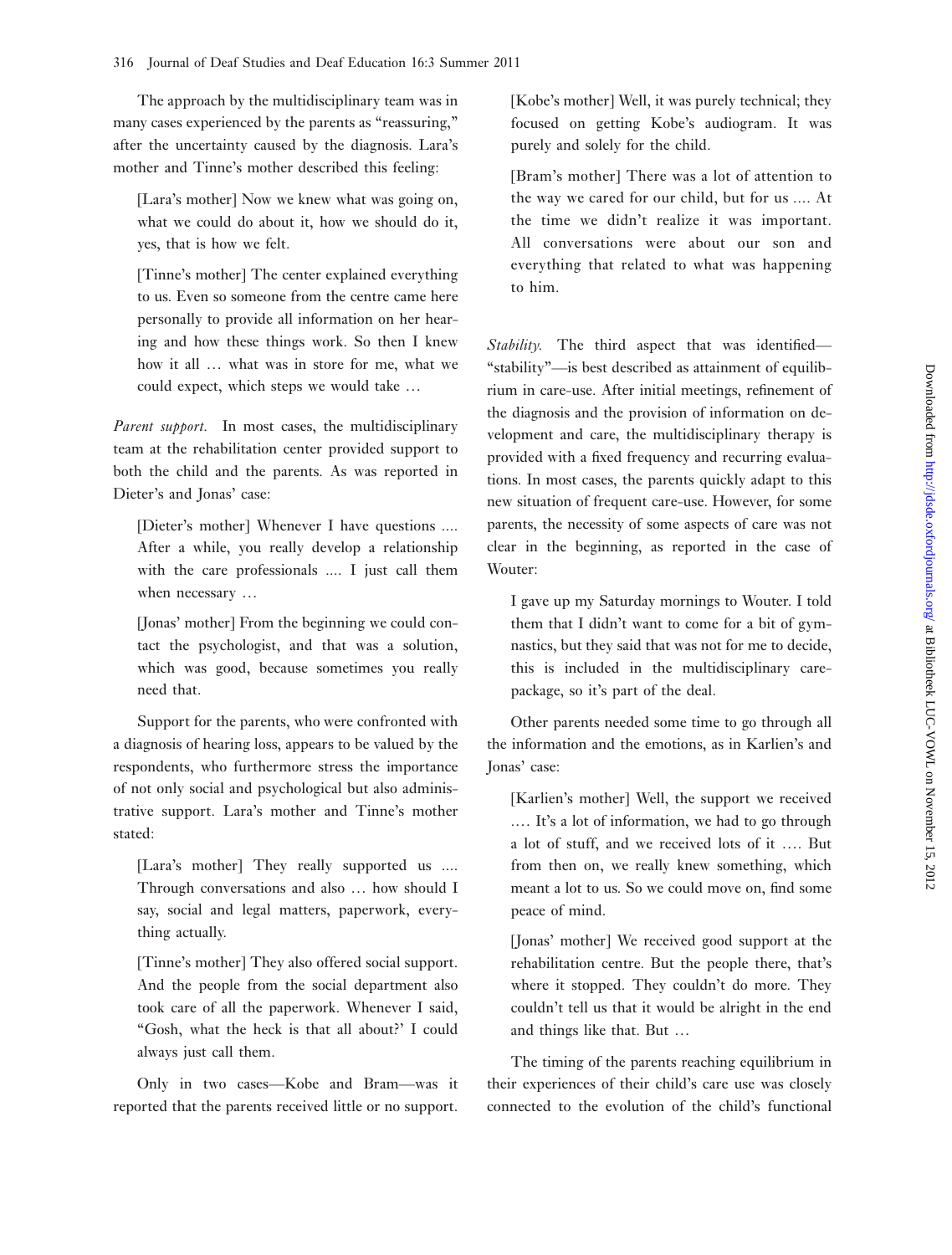limitations. Wouter's mother reported how she and her husband eventually reached this point:

You'd think that a deaf child can't learn to make sentences of more than two or three words ... without any care; that would be it. But then, after two or three years of care we had a result and then we were very satisfied, we had made sacrifices, driving him to the rehabilitation centre and back three or four times a week .

Bram's mother's account illustrates remaining unrest and uncertainty related to the negative evolution in her child's functional limitations:

Two whole years we went to therapy, and then they told us one day that the hearing loss in both ears had gotten worse. After two years, then they told us... Why could they not have told me earlier? I went there every Monday, my husband every Friday, we have been driving back and forth there for two years, and what for?

# Phase 4: Cochlear Implantation

Different elements play a role in parental decision making regarding cochlear implantation (Hardonk et al., 2010a). The availability of cochlear implant centers with experience in implantation in young children, and the full coverage by Belgian Public Health Insurance, creates a context in which this option is broadly accessible. As a result, it constitutes an important care-related decision in the care trajectories of congenitally deaf children, even though in a number of cases, this decision making did not lead to a cochlear implantation care event. The cochlear implantation phase encompasses the discussions between parents and care professionals about adopting or rejecting the implant, as well as the discussions about the implantation and fitting of the device. In this section on the phase of cochlear implantation, no distinction has been made between Types A and B because differences between the two trajectory types was not evident. Three aspects emerged from the analysis: "provision of information and advice," "hope and disappointment," and "support and expectations."

Provision of information and advice on cochlear implantation. All parents experienced the first aspect of this phase:

provision of information and discussion regarding the possibility of cochlear implantation, resulting in referral in a number of cases. Care professionals play a very important role because often they are the first to mention this option and subsequently they are important information providers. In many cases, audiologists at the rehabilitation center bring up the subject by explaining the technology and offering preliminary advice on whether the parents should take the initiative in this matter. Jelle's and Dieter's mothers reported:

[Jelle's mother] They gave us a lot of information on hearing aids and cochlear implantation, and then they told us that he could achieve enough with the hearing aids. A cochlear implantation wasn't necessary.

[Dieter's mother] In the rehabilitation centre they once talked about cochlear implantation, but they said it wasn't necessary for Dieter. Recently he received new and better hearing aids and cochlear implantation is there, just in case his hearing loss deteriorates significantly.

In some cases, rehabilitation care professional told the parents that their child was not eligible for cochlear implantation due to clinical contraindications. In Sien's case, this was done as a response to the request of the father:

I said to them: 'You have to implant her. I saw this once on television and it was possible to implant them.' But then they said that it was not possible for Sien, because she had a problem with her acoustic nerve, which is the main cause for her hearing loss. So an implant couldn't offer a solution.

In all cases, the option of cochlear implantation was considered against the possibilities it would yield for the child in terms of oral language development. In cases where rehabilitation care professionals expected an extra value over the use of traditional hearing aids, they advised in favor of implantation and they referred the parents to an implantation center. As reported by Kobe's mother:

They told me that it would become easier for him with an implant to hear, especially in noisy environments.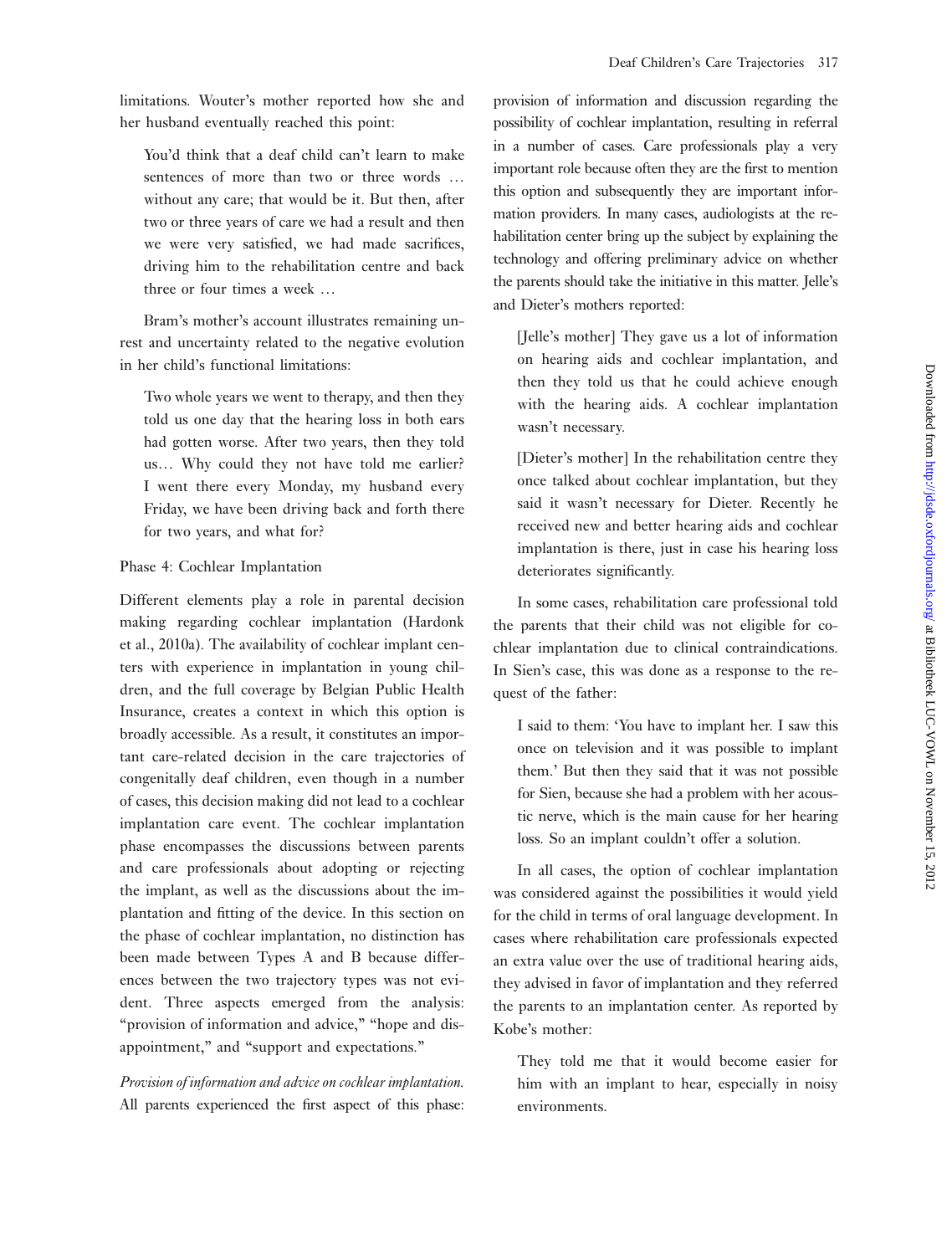Deterioration in the child's hearing loss can trigger the advice, Lara's and Jelle's mothers stated:

[Lara's mother] They started talking about cochlear implantation right after the first big drop in her hearing.

[Jelle's mother] They said: "He has frequent infections in his ear, which is causing an increasing hearing loss, so it would be better to give Jelle an implant.

Hope and disappointment regarding cochlear implantation. Opportunities for development of oral language appear as a basis for referral by care professionals at the MDRCs. As a result cochlear implantation creates new hope for the parents, it allows them to expect better results in oral language development. This is illustrated by Tess' mother:

They gave me hope by telling me that she was eligible for cochlear implantation. And those children achieve better results. (...) They concluded that it would be very hard using traditional hearing aids; she would never learn how to speak with hearing aids, never.

Hope is an emotion that also appeared in the case of Bram, where it was closely associated with disappointment. Bram's parents reported that initially nothing was said about cochlear implantation at the rehabilitation center, until the care professionals were sure that the potential of hearing aids for oral language development was inadequate:

I asked her, 'Why have you not told me before about the implant?' and she answered, 'Well, the implantation requires surgery, so we wanted to try to stimulate his residual hearing using hearing aids. But his language hasn't developed'. I said, 'You should have told me this earlier. Then I realized, hey, we've waited a year too long here.

Bram's parents had received information from relatives and colleagues that earlier implantation would lead to better results, so they blamed the rehabilitation care professionals for the lack of functional improvement. This experience was shared by Arthur's mother:

[Bram's mother] I think the referral was done far too late. I'm not sure who should decide this. They should've noticed that his audiogram pointed in the direction of a cochlear implant and that more testing and therapy would result in delay. Now that we have to test for another year, we've a year behind.

[Arthur's mother] I had the feeling that they tried to slow me down at the rehabilitation centre. I wanted an implant, because I had the feeling that he wasn't making progress with his hearing aids.

Implantation and fitting: support and expectations. The third major aspect of this phase—which is only found among families who decided to have their child undergo cochlear implantation—is the parental response to the implant surgery itself and the support they received from professionals. For most parents, the implantation was an emotionally charged event in the trajectory; most parents were satisfied with the support that they received from the rehabilitation care professionals, as Elise's mother reported:

We got a lot of support from everyone. The therapist who provided therapy at home accompanied us on the day of the surgery and she was there during the surgery. She was the first to tell us that 'Elise is awake' again and that everything went well.

Support was also provided during the fitting of the device, one month after the surgery:

We were constantly supported, also during the fitting of the device. The first fitting was overwhelming, her eyes as she responded to the stimuli .

This was also reported by Jelle's mother:

Everything went well, I stayed with him and we received a lot of support, I'm very satisfied with that. After the surgery, I noticed that he was couldn't keep his balance, so I felt a bit of a panic because I thought they'd damaged something during the operation. But we stayed a day longer and it was OK, so then we were reassured.

Support during fitting of the device was also important to Bram's parents, although they were given unrealistic expectations of the implant's potential: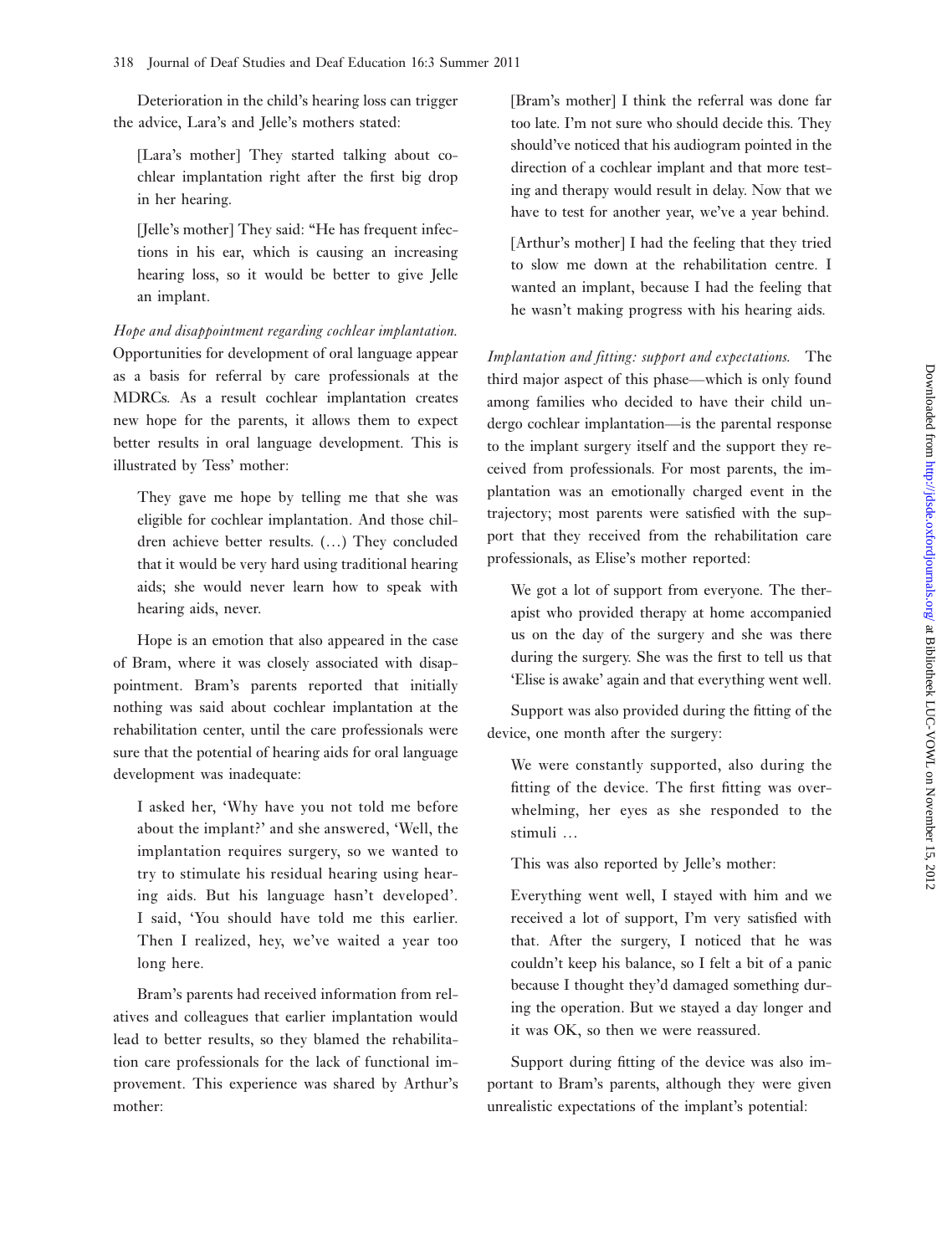They had said (the surgeon, before the surgery) that he would be able to hear and be able to speak six months after the surgery .... But it was more than a year before he spoke his first words.

# Phase 5: Reduction of Rehabilitation Care

The last phase of the care trajectories in our analysis was experienced by most parents. When the multidisciplinary rehabilitation therapy has become a continuous element in the child's care—in a number of cases complemented by the extra event of cochlear implantation—both parents and care professionals focus on the developmental progress of the child. In many cases, the intensity of therapy is measured in relation to the functional (developmental) dimension of the care trajectory. Our analysis showed that therapy is often reduced at the moment when satisfactory oral language development is reached and/or the beginning of school. Another factor is the perception of the burden of therapy by the child and/or the family. Gella's father and Kobe's mother reported on the aspect of development:

[Gella's father] Recently, we've stopped the speech therapy for a couple of months, because she achieved a level that's normal for her age. And her nasal pronunciation has gone. Also the speech therapist said that she didn't think it was necessary to keep coming, we could wait until she's five or six and then it depends on what progress she's made.

[Kobe's mother] They [rehabilitation care professionals] said that everything is going well and so we agreed to reduce the therapy.

The beginning of primary school attendance, at the age of six, also marked a reduction in the intensity of therapy. This is illustrated by Bram's mother's account:

If we hadn't reduced care, he would be out of class too often. I think that he's taken out of the class for therapy too often right now and because of that he can't fully join in the social life at school.

The burden of therapy for both the child and the family is an aspect that was also reported in many cases. Jolien's mother explained a reduction in parent support as follows:

We said we didn't need care any longer. If we had doubts or questions, we could just as well write them down and ask the therapists when we could take Jolien to the centre.

Kobe's mother felt that the therapy made it difficult to lead a normal family life:

You know, at a certain point, when I started feeling better and when I knew how to handle things, we also needed time to ourselves and for our child, like; it's my turn now. We had so many therapy sessions to attend and surrounded by other people. I wanted to be left alone with my family, in my own home, that's just the way I am.

The burden of therapy, as far as the child is concerned, was reported by Jonas' mother and Sien's father as a reason for reducing the intensity of therapy:

[Jonas' mother] After a while my child couldn't take any more, he really became aggressive because it was too much. They kept demanding intellectual effort from him, but playing and relaxing was never part of the schedule.

[Sien's father] She already spends six hours at school, behind a desk. Three hours in extra therapy plus the extra school support would have been just too much. That wouldn't be good for her.

# Discussion and Conclusion

This study demonstrates how a qualitative study design can complement quantitative research in the field of care-use among deaf children. By analyzing the early care trajectory, using three dimensions care-related events, the evolution of the functional status of the child, and parental experiences with regard to care and decision making—we were able to provide in-depth information on the parental perspective with regard to these dimensions. Moreover, through our analysis we have gained insight in the interplay between the dimensions. Such detailed knowledge illuminates earlier work on parental needs in the care trajectory, by Yucel, Derim, and Celik (2008). It should also be noted that our study included the complete early care trajectory, in contrast to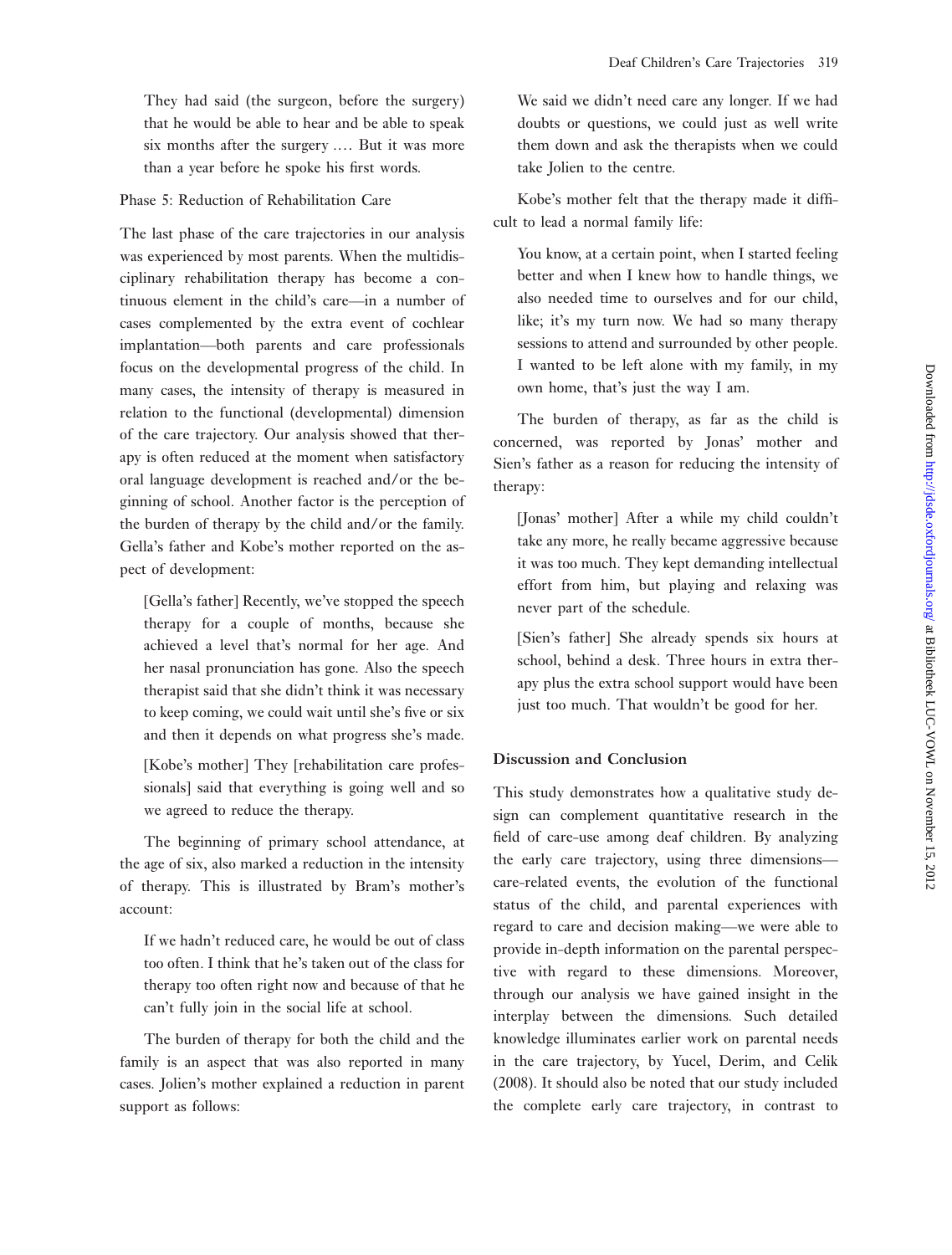previous studies which were limited to one type of care event (Archbold, Sach, O'Neill, Lutman, & Gregory, 2006; Fitzpatrick et al., 2007). This is necessary to assess the reality of care trajectories that has emerged after the implementation of UNHSPs and the widespread early intervention as a consequence.

A few methodological considerations need to be discussed. First, recall bias related to retrospectively collected data is an important issue. This study design was based on parental perspective on past events; data collection was aimed at collecting parent's accounts of the care trajectory. These accounts sometimes represent the past as a consistent reality, even though this is not necessarily the case. Therefore, methodological measures were taken to minimize recall bias: implementation of a life grid method and a second interview, based on first analysis, was conducted. Although the life grid method has been predominantly used in quantitative studies (Berney & Blane, 1997), its application in this qualitative study design proved to be particularly useful.

Second, it should be emphasized that our findings have to be interpreted as part of a descriptive qualitative study design. Whereas for this qualitative information, saturation was reached on all major criteria, clearly a qualitative design is aimed at acquiring rich and detailed information regarding specific events and experiences, situated within different particular contexts, and not at representativeness in the quantitative sense. Our aim was to reveal the parent's perspectives on the complete early care trajectory of their deaf child, within a population of maximum diversity.

Finally, our study design does not enable for testing of causal relations with contextual variables, apart from the description of relations reported by the parents themselves. However, to guarantee the comparability of the parental accounts as far as the clinical condition is concerned, our sampling approach was based on minimum HL and the exclusion of multiple disabilities. Relevant qualitative findings with regard to social aspects and experiences can only be generated when the research population is also clearly defined on clinical criteria. Moreover, this approach is complemented by a multidimensional definition of care trajectories, which is in line with integrative efforts in literature on the conceptualization of disability (Desnerck, Bosteels, & Hardonk, 2008; Tøssebro, Gustavsson, & Dyrendahl, 1996).

As we have demonstrated, the two basic types of care trajectories—initiated by referral to an ENT department versus an MDRC—are characterized by differences as well as similarities on the dimension of parental experiences, which are a result of differences in care-use in an early stage of the trajectory. From our findings, we derive three main points of discussion. First, it is apparent that screening and early intervention are more than an opportunity for better developmental outcomes. As we have demonstrated, all events have a significant impact on the child and parents and the early intervention is a challenge for care professionals in terms of communication and provision of support. Our results show that adequate support is necessary to give parents a clear perspective on screening, testing, and further care. Without this perspective, parents can feel uncertain about or reject diagnosis and/or care. The way in which professionals, in screening, diagnosis and multidisciplinary rehabilitation care, act and how they communicate with parents also has an influence on the level of stress experienced by parents and on their well-being related to their child's care trajectory. Our results show the role of care professionals in this matter, thereby adding to the care trajectory perspective of investigations by Meadow (1968), Kurtzer-White and Luterman (2003), Spahn et al. (2003), Burger et al. (2005), Young and Tattersall (2005), and Archbold et al. (2006). Furthermore, these insights can support the operational protocols for professional intervention in all events with regard to screening, diagnosis and care, aimed at minimizing parental distress, and potential delay in or early termination of the necessary care-use. Such protocols should include aspects of emotional, instrumental, and informational professional support (Dunst and Trivette, 1990).

A second point of discussion is the aspect of transition between the phases in the care trajectory. The different phases are based on the events and experiences that take place in time intervals. The specific nature of these events can cause parents to experience difficulties, distress, or hesitation in making the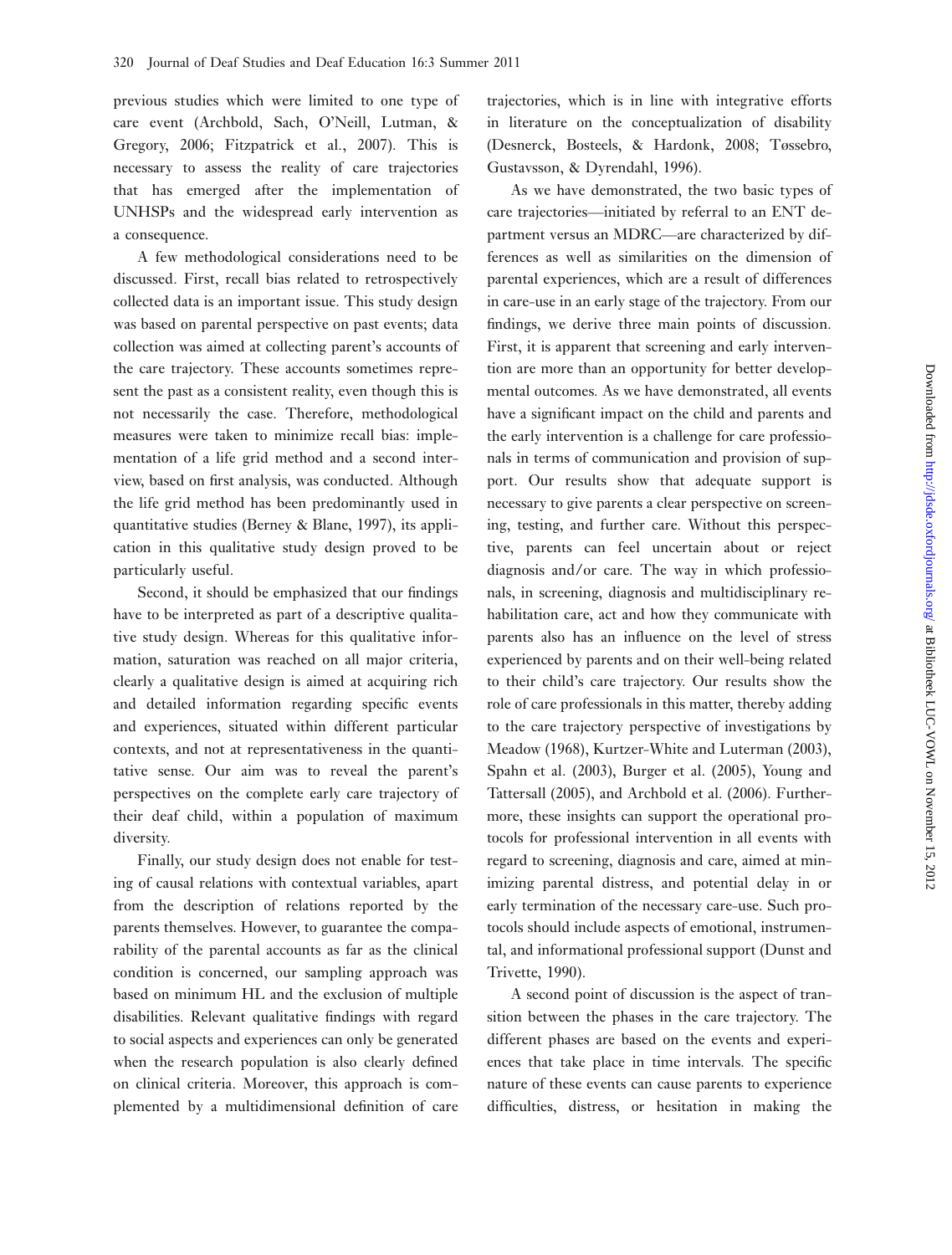transition to the next phase, which in turn can lead to delay in the trajectory. Moreover, we have demonstrated that shifts between different care providers can create additional barriers to the transition between phases. UNHSPs and services for early care intervention should be aware of a possible negative impact on the progress in the trajectory, on the level of parental distress, and on the future development of the child when parents receive inadequate support in between trajectory phases. The implementation of UNHSPs and the organization of early care interventions could benefit from a coordination of transitions between phases is followed through the trajectory in each case. Based on our results, Type B of our typology of care trajectories offers the most suitable opportunities for this kind of coordination. We conclude that referral from universal neonatal hearing screening should be directed toward MDRCs because these teams are trained to offer support to families in issues of deafness. Moreover, they can act as a direct link to adequate therapy which is provided at the center or to diagnostic care at ENT departments, which are highly specialized in issues of diagnosis and cochlear implantation. Optimal coordination of care trajectories can also be achieved through formal case management, which can be appointed to a specific support team immediately after neonatal hearing screening (Maes and Goffart, 2002; Maes et al., 2001).

Finally, although universal neonatal hearing screening is aimed at early intervention, our results show beyond doubt that these interventions are focused on a specific type of care: multidisciplinary therapy aimed at oral language development. Consequently, the parent's experiences are fitted into a "personal tragedy" model, in which the child's hearing loss is perceived as a tragic happening that should be overcome with adequate therapy and technology (McCracken et al., 2008; Mercer, 2002; Oliver, 1996; Young & Tattersall, 2007). The range of alternatives with regard to communication mode offered by professionals was very limited, and aspects of deaf culture and communication through sign language were notably absent in the parent's accounts of the services offered in all phases of the care trajectory. This confirms findings by Young (2002) and Young, Jones, Starmer, and Sutherland (2005). We found that

diagnosis and care are focused on achieving oral language development, in which the factor "time" is perceived as crucial by parents and professionals alike. These findings confirm those of Young and Tattersall (2007) in relation to UNHSPs and of McCracken, Young, and Tattersall (2008) with regard to the use traditional hearing aids. This medically focused decision-making context can negatively affect the parent's well-being (cf. Spahn et al., 2003) and it raises concerns with regard to informed decision making (Young et al., 2006). Because most parents have little or no experience of deafness issues at the time of screening, and given the importance of professional advice (see also Hardonk et al., 2010a), the use of a wider perspective on deafness in professional multidisciplinary rehabilitation can have a positive influence on the decision-making context. Broadening the personal tragedy perspective to an approach that incorporates all relevant ideas and concepts—including sociocultural and ethical elements—could result in lower levels of parent's distress and a wider array of care options for parents to choose from when confronted with deafness. Moreover, the application of a wider perspective on deafness in scientific research can extend the current body of evidence—for example, with regard to language/educational achievement and psychosocial well-being. This in turn can reduce the uncertainty in evaluative information on deafness and care, which was described by Young et al. (2006) as a challenge to scientists. It could be argued that it appears that parents themselves are often fundamentally motivated by the desire to achieve oral language development for their child; implementation of professional support from a wide perspective on deafness should offer an adequate framework for care and informed decision making rather than being aimed at changing parents' minds (Young et al. 2006).

# Funding

The data collection for this study was funded by Howest University College, Bruges, Belgium.

#### Conflicts of Interest

No conflicts of interest were reported.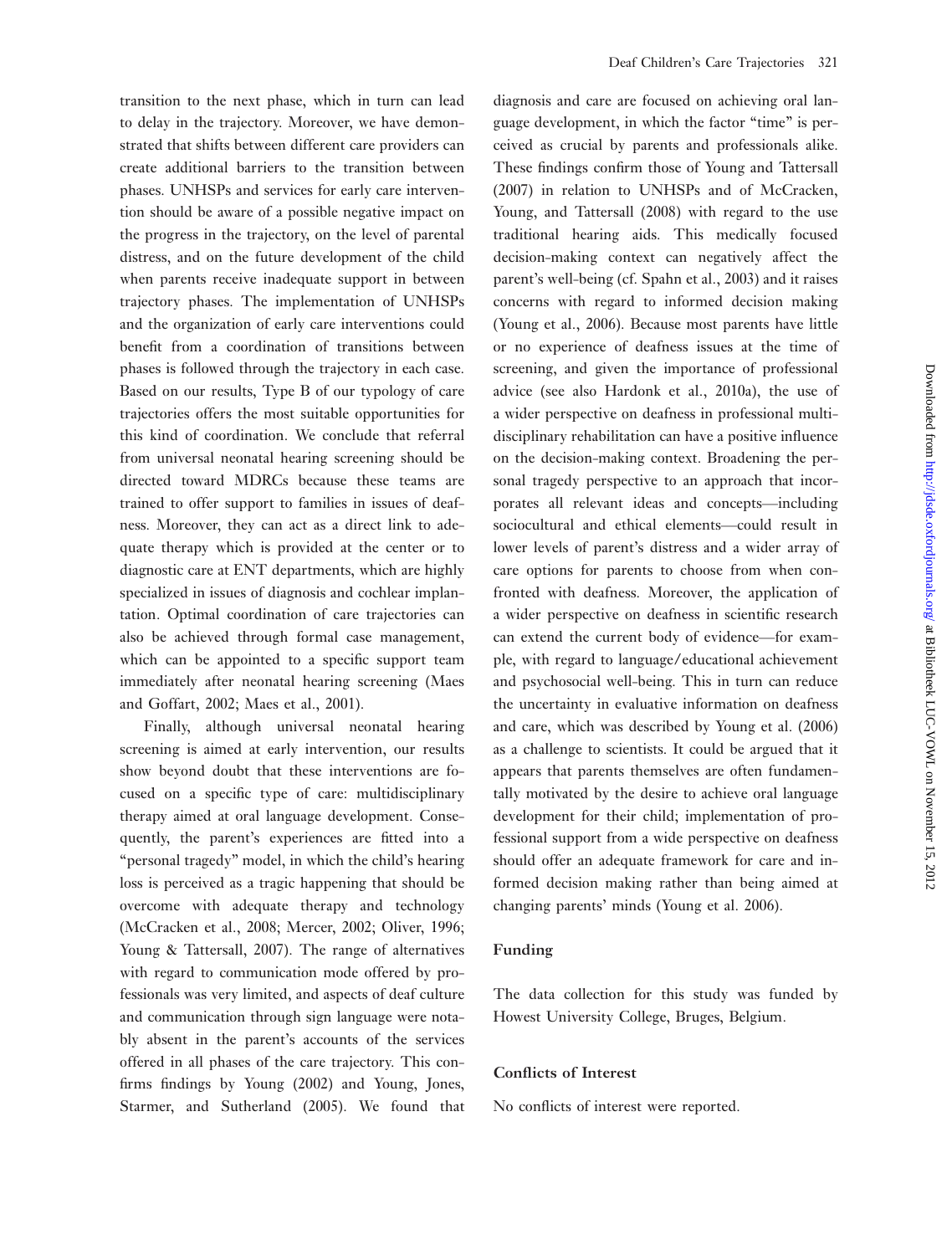#### Acknowledgements

The authors report no conflicts of interest. The authors alone are responsible for the content and writing of the paper. The conceptualization, data collection, and part of the analysis in this study have been funded by Howest University College. Recruitment of respondents was made possible thanks to the collaboration of Kind en Gezin (Child and Family), the children welfare organization for the Flemish Community in Belgium. We would like to express our gratitude toward both organizations and to our participants for their willingness to support this study.

#### References

- Anderson, I., Weichbold, V., D'Haese, P. S., Szuchnik, J., Quevedo, M. S., Martin, J., et al. (2004). CI in children under the age of two—What do the outcomes show us? International Journal of Pediatric Otorhinolaryngology, 68, 425–431.
- Arber, S. (2001). Designing samples. In N. Gilbert (Ed.) Researching social life (2nd ed.). London: Sage.
- Archbold, S., Sach, T., O'Neill, C., Lutman, M., & Gregory, S. (2006). Deciding to have a cochlear implant and subsequent after-care: Parental perspectives. Deafness & Education International, 8, 190–206.
- Balkany, T. J., Hodges, A. V., & Goodman, K. W. (1996). Ethics of cochlear implantation in young children. Otolaryngology— Head & Neck Surgery, 114, 748-755.
- Berney, L. R., & Blane, D. B. (1997). Collecting retrospective data: Accuracy of recall after 50 years judged against historical records. Social Science and Medicine, 45, 1519–1525.
- Blane, D. B. (1996). Collecting retrospective data: Development of a reliable method and a pilot study of its use. Social Science and Medicine, 42, 751–757.
- Brown, M., Bakar, Z. A., Rickards, F. W., & Griffin, P. (2006). Family functioning, early intervention support, and spoken language and placement outcomes for children with profound hearing loss. Deafness & Education International, 8, 207-226.
- Bunne, M. (1999). Qualitative research methods in otorhinolaryngology. International Journal of Pediatric Otorhinolaryngology, 51, 1–10.
- Burger, T., Spahn, C., Richter, B., Eissele, S., Löhle, E., & Bengel, J. (2005). Parental distress: The initial phase of hearing aid and cochlear implant fitting. American Annals of the Deaf, 150, 5–10.
- Christiansen, J. B., & Leigh, I. W. (2004). Children with cochlear implants: Changing parent and deaf community perspectives. Archives of Otolaryngology-Head & Neck Surgery, 130, 673–677.
- Declau, F., Boudewyns, A., Van den Ende, J., Peeters, A., & van den Heyning, P. (2008). Etiologic and audiologic evaluations after universal neonatal hearing screening: Analysis of 170 referred neonates. Pediatrics, 121, 1119–1126.
- De Raeve, L. (2005). Changing educational services to meet the challenges. In Programme and abstract book of the 20th International Congress on the Education of the Deaf. Maastricht, The Netherlands: ICED. Retrieved June 17, 2010, from [http://dhice.org/dhice/downloads/presen](http://dhice.org/dhice/downloads/presentations/13_De+Raeve+Leo.pdf)[tations/13\\_De+Raeve+Leo.pdf.](http://dhice.org/dhice/downloads/presentations/13_De+Raeve+Leo.pdf)
- Desnerck, G., Bosteels, S., & Hardonk, S. (2008). Mensen met een handicap: Over medicalisering en sociologisering. Tijdschrift voor Sociologie, 2–3, 55–74.
- Dunst, C. J., & Trivette, C. M. (1990). Assessment of social support in intervention programs. In S. J. Meisels & J. P. Shonkoff (Ed.). Handbook of early childhood intervention (pp. 328–351). New York: Cambridge University Press.
- Eisenberg, L. S., Johnson, K. C., Martinez, A. S., Cokely, C. G., Tobey, E. A., Quittner, A. L., et al. (2006). Speech recognition at 1-year follow-up in the childhood development after cochlear implantation study: Methods and preliminary findings. Audiology & Neuro-Otology, 11, 259–268.
- Fielding, J. (2001). Coding and managing data. In N. Gilbert Ed. Researching social life (2nd ed.) (pp. 227–251). London: Sage.
- Fielding, N., & Thomas, H. (2001). Qualitative interviewing. In N. Gilbert (Ed.) Researching social life (2nd ed.) (pp. 123-144). London: Sage.
- Fitzpatrick, E., Coyle, D. E., Durieux-Smith, A., Graham, I. D., Angus, D. E., & Gaboury, I. (2007). Parents' preferences for services for children with hearing loss: A conjoint analysis study. Ear and Hearing, 28, 842–849.
- Fitzpatrick, E., McCrae, R., & Schramm, D. (2006). A retrospective study of cochlear implant outcomes in children with residual hearing. BMC Ear, Nose and Throat Disorders, 6(7).
- Geers, A. E. (2004). Speech, language, and reading skills after early cochlear implantation. Archives of Otolaryngology-Head & Neck Surgery, 130, 634-638.
- Grill, E., Hessel, F., Siebert, U., Schnell-Inderst, P., Kunze, S., Nickisch, A., et al. (2005). Comparing the clinical effectiveness of different new-born hearing screening strategies. A decision analysis. BMC Public Health, 5, 12.
- Hardonk, S., Bosteels, S., Desnerck, G., Loots, G., Van Hove, G., Van Kerschaver, E., et al. (2010a). Pediatric cochlear implantation: A qualitative study of the parental decisionmaking process in Flanders, Belgium. American Annals of the Deaf, 155, 339–362.
- Hardonk, S., Desnerck, G., Loots, G., Van Hove, G., Van Kerschaver, E., Vanroelen, C., et al. (2010b). From screening to care: A qualitative analysis of early rehabilitation care interventions for deaf children in Flanders, Belgium. Manuscript submitted for publication.
- Hehar, S. S., Nikolopoulos, T. P., Gibbin, K. P., & O'Donoghue, G. M. (2002). Surgery and functional outcomes in deaf children receiving cochlear implants before age 2 years. Archives of Otolaryngology—Head & Neck Surgery, 128, 11–14.
- Hermans, D., Knoors, H., Ormel, E., & Verhoeven, L. (2008). Modeling reading vocabulary learning in deaf children in bilingual education programs. Journal of Deaf Studies and Deaf Education, 13, 155–174.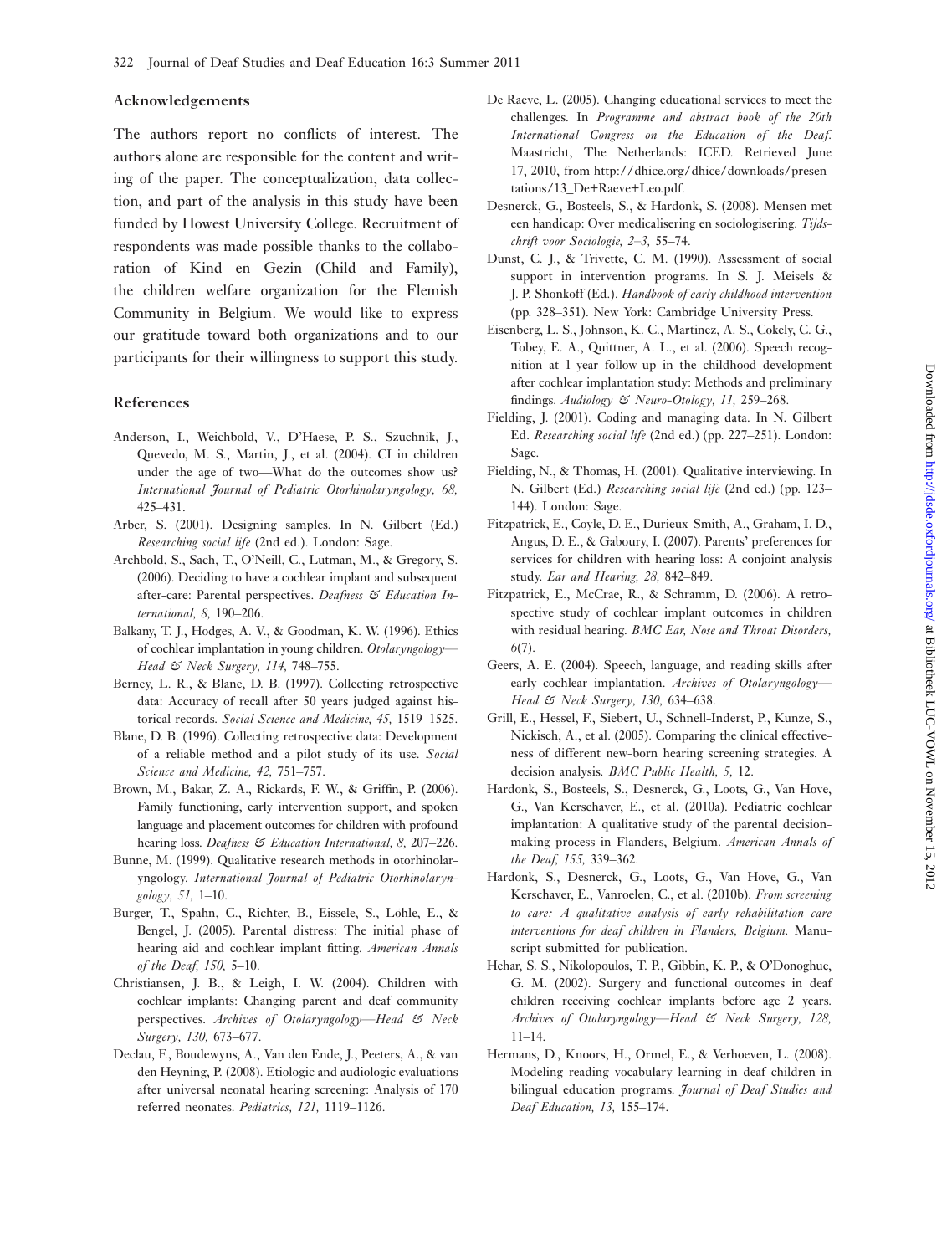- Incesulu, A., Vural, M., & Erkam, U. (2003). Children with cochlear implants: Parental perspective. Otology  $\mathfrak S$ Neurotology, 24, 605–611.
- Kluwin, T., & Stewart, D. A. (2000). Cochlear implants for younger children: A preliminary description of the parental decision process and outcomes. American Annals of the Deaf,  $145, 26-32.$
- Kluwin, T. N., Stinson, M. S., & Colarossi, G. M. (2002). Social processes and outcomes of in-school contact between deaf and hearing peers. Journal of Deaf Studies and Deaf Education, 7, 200-213.
- Kurtzer-White, E., & Luterman, D. (2003). Families and children with hearing loss: Grief and coping. Mental Retardation and Developmental Disabilities Research Reviews, 9, 232–235.
- Lammertyn, F., & Luyten, D. (1990). De welzijnszorg in de Vlaamse Gemeenschap: Voorzieningen en overheidsbeleid; Monografie 2: Het (kans-)armoedebeleid. Leuven, Belgium: KULeuven.
- Lane, H., & Grodin, M. (1997). Ethical issues in cochlear implant surgery: An exploration into disease, disability, and the best interests of the child. Kennedy Institute of Ethics Journal, 7, 231–251.
- Lewins, A. (2001). Computer assisted qualitative data analysis. In N. Gilbert (Ed.), Researching social life (2nd ed.) (pp. 302–323). London: Sage.
- Maes, B., & Goffart, K. (2002). Case management for people with disabilities. Australian Journal of Case Management, 4(1), 3–8.
- Maes, B., Van Hove, G., Van Puyenbroeck, J., Van Der Veken, K., Van Driessche, C., & Boone, M. (2001). Een kader voor de organisatie van vraaggestuurde ondersteuning voor mensen met een handicap en hun omgeving. (Onderzoek in opdracht van het Vlaams Fonds voor Sociale Integratie van Personen met een Handicap). Leuven, Belgium: Vakgroepen Orthopedagogiek.
- McCracken, W., Young, A., & Tattersall, H. (2008). Universal newborn hearing screening: Parental reflections on very early audiological management. Ear and Hearing, 29, 54–64.
- Marschark, M. (1996). Consensus on cochlear implants? Journal of Deaf Studies and Deaf Education, 1, 213–214.
- Marschark, M., Rhoten, C., & Fabich, M. (2007). Effects of cochlear implants on children's reading and academic achievement. Journal of Deaf Studies and Deaf Education, 12, 269–282.
- McKellin, W. H. (1995). Hearing impaired families: The social ecology of hearing loss. Social Science and Medicine, 40, 1469–1480.
- Meadow, K. P. (1968). Parental response to the medical ambiguities of congenital deafness. Journal of Health and Social Behavior, 9, 299–309.
- Mehl, A. L., & Thomson, V. (2002). The Colorado newborn hearing screening project, 1992–1999: On the threshold of effective population-based universal newborn hearing screening. Pediatrics, 109, E7.
- Mercer, G. (2002). Emancipatory disability research. In C. Barnes, M. Oliver, & L. Barton (Eds.). Disability studies today (pp. 228–249). Cambridge: Polity Press.
- Meronen, A., & Ahonen, T. (2008). Individual differences in sign language abilities in deaf children. American Annals of the Deaf, 152, 495–504.
- Miller, J., & Glassner, B. (2004). The ''inside'' and ''outside'': Finding realities in interviews. In D. Silverman (Ed.). Qualitative research. Theory, method and practice (pp. 125–139). London: Sage.
- Nelson, H. D., Bougatsos, C., & Nygren, P. (2008). Universal newborn hearing screening: Systematic review to update the 2001 US Preventive Services Task Force Recommendation. Pediatrics, 122, e266–e276.
- Nunes, R. (2001). Ethical dimension of paediatric cochlear implantation. Theoretical Medicine and Bioethics, 22, 337–349.
- O'Donoghue, G. M. (1999). Hearing without ears: Do cochlear implants work in children. Yes, so long as they are given to the right children early enough. British Medical Journal, 318, 72–73.
- Okubo, S., Takahashi, M., & Kai, I. (2008). How Japanese parents of deaf children arrive at decisions regarding pediatric cochlear implantation surgery: A qualitative study. Social Science and Medicine, 66, 2436–2447.
- Oliver, M. (1996). A sociology of disability or a disablist sociology?. In L. Barton (Ed.). Disability and society: Emerging issues and insights (pp. 18–42). Harlow, UK: Addison Wesley Longman.
- Powers, S. (1999). The educational attainments of deaf students in mainstream programs in England: Examination results and influencing factors. American Annals of the Deaf, 144, 261–269.
- Schwandt, T. A. (1998). Constructivist, interpretivist approaches to to human inquiry. In N. K. Denzin & Y. S. Lincoln (Eds.). The landscape of qualitative research. Theories and issues (pp. 221–259). London: Sage.
- Silverman, D. (1993). Interpreting qualitative data. Methods for analysing talk, text and interaction. London: Sage.
- Spahn, C., Burger, T., Löschmann, C., & Richter, B. (2004). Quality of life and psychological distress in parents of children with a cochlear implant. Cochlear Implants International, 5, 13–27.
- Spahn, C., Richter, B., Burger, T., Löhle, E., & Wirsching, M. (2003). A comparison between parents of children with cochlear implants and parents of children with hearing aids regarding parental distress and treatment expectations. International Journal of Pediatric Otorhinolaryngology, 67, 947–955.
- Stacey, P. C., Fortnum, H. M., Barton, G. R., & Summerfield, A. Q. (2006). Hearing-impaired children in the United Kingdom, I: Auditory performance, communication skills, educational achievements, quality of life, and cochlear implantation. Ear and Hearing, 27, 161–186.
- Stein, M. T., Barnett, S., & Padden, C. A. (2001). Parental request to withhold a hearing test in a newborn of deaf parents. Journal of Developmental & Behavioral Pediatrics, 22, S77–S80.
- Storbeck, C., & Pittman, P. (2008). Early intervention in South Africa: Moving beyond hearing screening. International Journal of Audiology, 47(Suppl. 1), S36–S43.